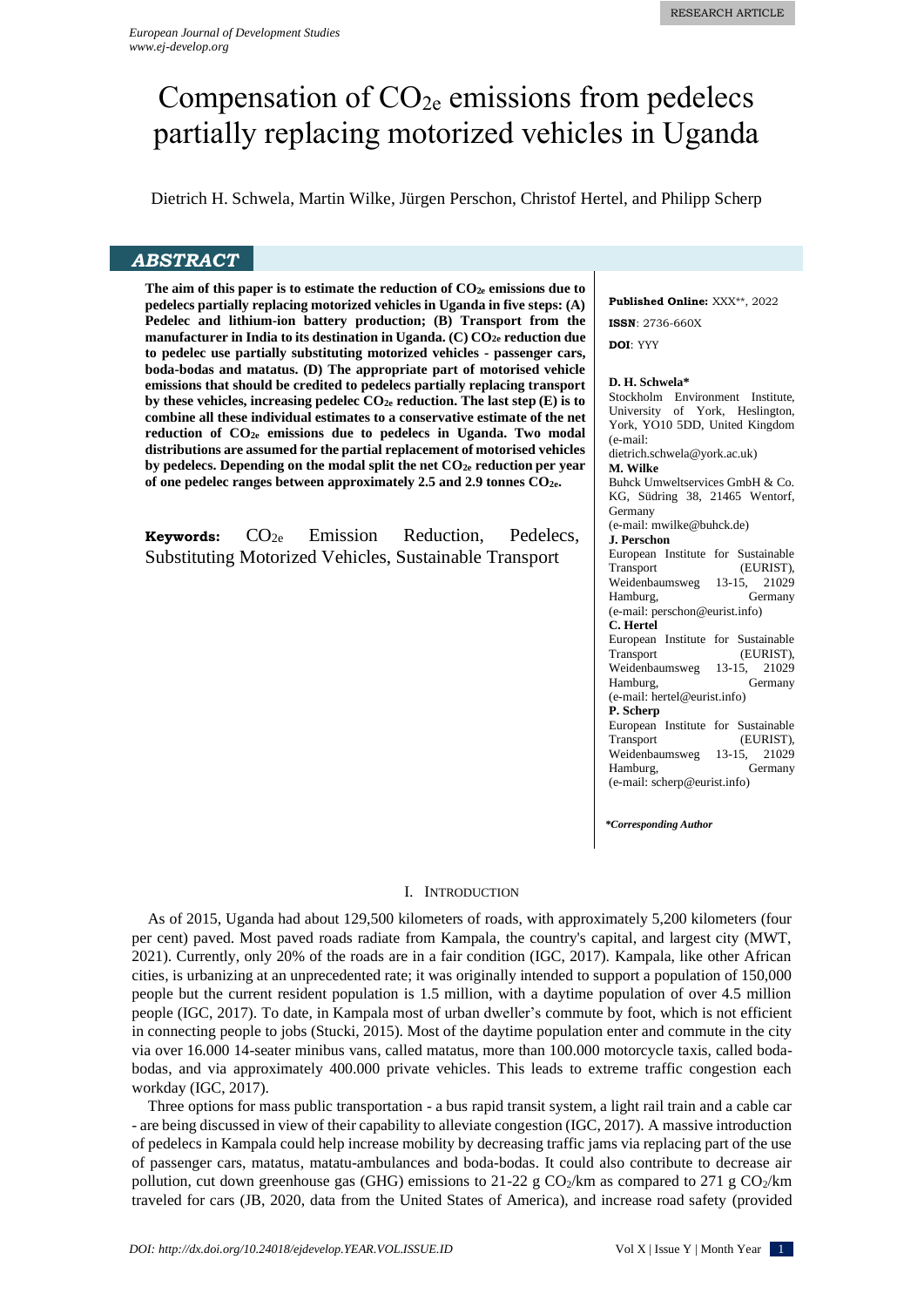dedicated lanes are available for pedelec bikers; Wegman et al., 2012; Civitas, 2020), all of which are major and ubiquitous challenges in Kampala (UN, 2018;). In addition to these positive contributions, the use of pedelecs and bicycles improves cardiovascular health in terms of oxygen consumption, lowered blood pressure, overall improved heart function, fights obesity, and reduces stress (JB, 2020; ECF, 2013).

In rural areas of Uganda walking is the most common and dominant form of transport. Many footpaths have developed informally and connect rural people to each other, but also to essential places, such as wells, fields and local facilities. Walking along these footpaths is often necessary to access the road network, and is of crucial importance to reach health facilities, education, employment, and civic responsibilities (MWT, 2012). In particular, women use these footpaths for the transport of water or agricultural products between the homestead, the farm and the market (Kleih et al., 2004). Bicycles provide a cheap and safe alternative to walking in rural Uganda and are therefore a familiar means of transport (MWT, 2012). However, along with the expansion of mobile phone services in Uganda, boda-bodas have expanded in the remote areas of the country, as they allow quick and on-demand transport services (Mbabazi, 2019). Boda-bodas sometimes are the only available form of transport during the rainy season but cost more than twice the price of scarce public minibuses, which makes them the most expensive form of transport available in rural areas (Mbabazi, 2019).

Rural mobility plays a central role in enabling livelihood opportunities to the remote population, but the lack of access to affordable transportation widens the mobility gap between the different income classes (MWT, 2012; Naybor et al., 2016). The global e-bike market has grown steadily in recent years and is revolutionizing mobility in many cities around the world (Rérat, 2021; HBS, 2021, ECF, 2020; JB, 2020). Sales in Europe and Asia are expected to grow from US\$ 25 billion in 2020 to US\$ 45 billion by 2028. Many people see e-bikes as a reliable alternative to public transport. In addition, they are affordable, climate-friendly, and particularly suitable for solving urban mobility problems such as air pollution and traffic jams. Up to now Africa remained largely untouched by the e-bike boom but this is likely to change soon. The European Institute for Sustainable Transport (EURIST) in Hamburg, Germany, and the First African Bicycle Information Organization (FABIO) in Jinja, Uganda, have been promoting sustainable and affordable mobility on the African continent for many years (EURIST, 2021; FABIO, 2021).

The first pilot projects with standard e-bikes started in 2019 and covered a total of 20,000 km using exclusively solar energy. The pilot phase carried out in Uganda was accepted with a great enthusiasm from the start; even motorcycle taxi drivers were very interested because of the opportunity to replace a borrowed motorcycle by an owned pedelec (Najjiba, 2021). While many people are accustomed to using the traditional bicycle, existing e-bikes had some limitations when used in the African context. It became clear that more robust and affordable e-bikes were needed. As a result, EURIST and FABIO initiated in 2019 a new partnership with Hero Cycles and the German designer company HNF Nicolai (EURIST/FABIO, 2021). Their collaboration succeeded in securing a grant from the German Investment Corporation (Deutsche Investitions- und Entwicklungsgesellschaft, DEG), which offers financing, advice and support to private sector enterprises operating in developing and emerging-market countries and is affiliated with the Kreditanstalt für Wiederaufbau (KfW) (DEG, 2021). The aim of the collaboration is to develop and test the first pedelec built especially for Africa with robust frame for high load, high charging capacity and a speed of up to 30 km /h. In addition, local service centers and a solar charging infrastructure are being set up by FABIO, including training courses for mechanics and beneficiaries. EURIST receives further support in the areas of battery recycling and solar technology from BODAWERK, a Ugandan social enterprise developing cutting-edge solutions in the field of lithium-ion batteries, and VET4Africa, the Vocational Education and Training for Africa (Bodawerk, 2022; VET4Africa, 2021).

The Ugandan partners created the name 'AfricroozE' for the pedelec. Delivery drivers and taxis can use it for business purposes, but it can also serve as an ambulance or water transporting bike in the non-profit sector. This initiative aims to bring clear benefits to the recipients and contributes to the achievement of 11 out of the 17 Sustainable Development Goals of the United Nations (EURIST, 2021):

- Goal 1: End poverty in all its forms everywhere
- Goal 2: End hunger, achieve food security and improved nutrition and promote sustainable agriculture
- Goal 3: Ensure healthy lives and promote well-being for all at all ages
- Goal 5: Achieve gender equality and empower all women and girls
- Goal 7: Ensure access to affordable, reliable, sustainable and modern energy for all
- Goal 8: Promote sustained, inclusive and sustainable economic growth, full and productive employment and decent work for all
- Goal 9: Build resilient infrastructure, promote inclusive and sustainable industrialization and foster innovation
- Goal 11: Make cities and human settlements inclusive, safe, resilient and sustainable
- Goal 12: Ensure sustainable consumption and production patterns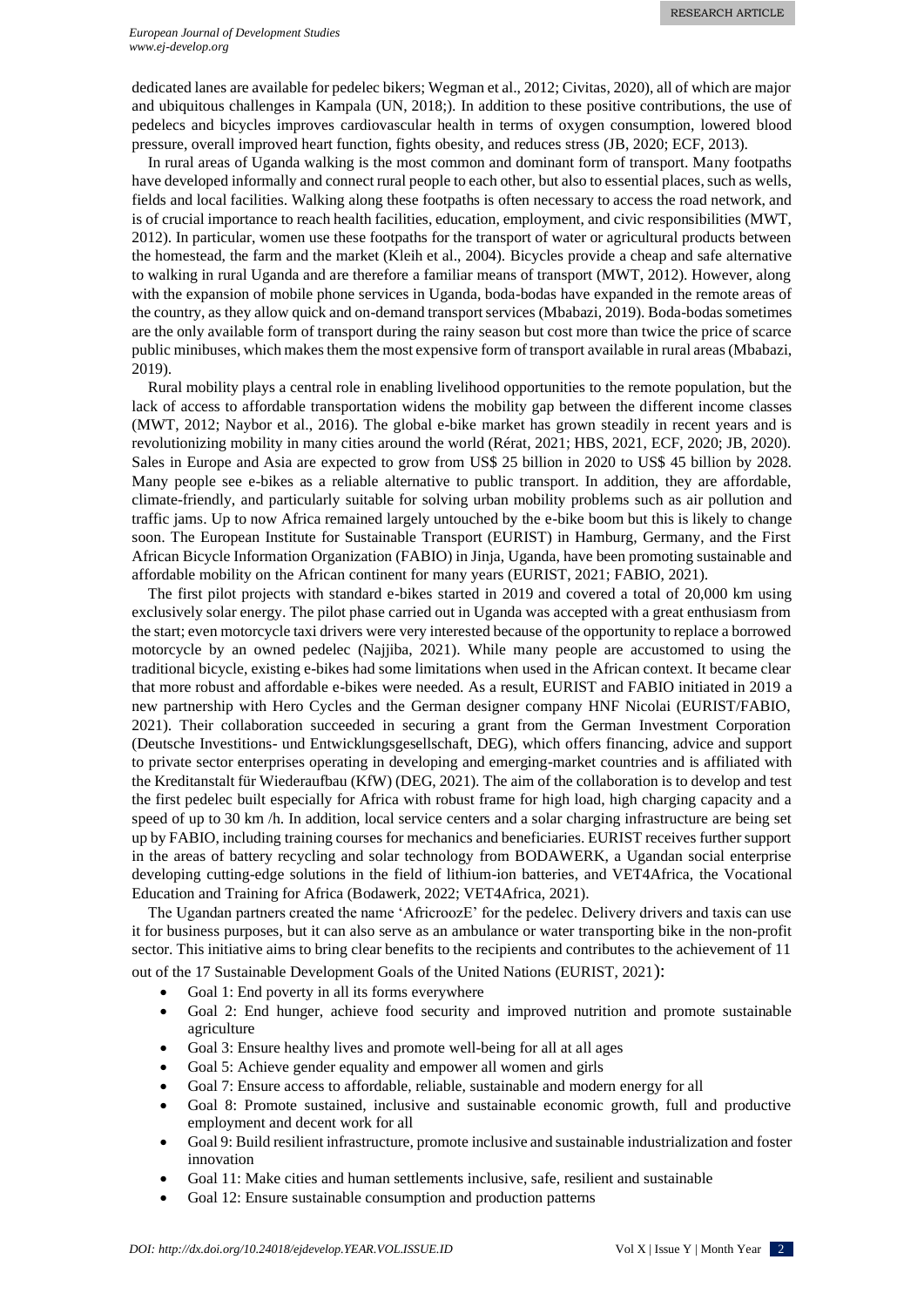- Goal 13: Take urgent action to combat climate change and its impacts
- Goal 17: Strengthen the means of implementation and revitalize the global partnership for sustainable development

Moreover, the introduction of pedelecs in Uganda at a large scale (and consequently in other sub-Saharan African countries) can contribute to the general policy goal of stabilizing greenhouse gas emissions in order to temper the impact of climate change in terms of the Clean Development Mechanism (CDM). The CDM meets the objective to assist parties included in Annex I of the Kyoto protocol in achieving compliance with their quantified emission limitation and reduction commitments (GHG emission caps) (A4ID, 2012).

The first 100 pedelecs rolled onto the roads of Jinja and the Jinja District in the eastern region of Uganda, in the first quarter of 2022. Jinja has a population of almost 100,000 and is located approximately 80 kilometres (km), by road, east of Kampala on the northern shores of Lake Victoria, at an average altitude of 1200 metres (UBOS, 2020; AZ\_Nations, 2022; DC, 2015-2022; FM, 2020). Jinja District has a population of over 500,000 (UBOS, 2020). Jinja has the second largest economy in Uganda due to its industrialization (sugar works, steel manufacture, palm oil refining, car manufacture, breweries), commerce and the tourist sector (JT, 2022).

During the entire project phase, GPS and other data will be collected in order to evaluate the success of the pedelec and to further improve the product to better fulfil its intended services. The project is a pilot project which will be extended to other cities of Uganda once the data garnered are assessed and ascertain the successful reduction of  $CO<sub>2e</sub>$  emissions from transportation.

The aim of this paper is to estimate the potential reduction of carbon dioxide equivalent  $(CO_{2e})$  emissions due to pedelecs partially replacing motorized vehicles (passenger cars, boda-bodas, matatus) in Jinja and its rural environment. In these estimations  $CO_{2e}$  is defined as the weighted sum of  $CO_2$ , methane (CH<sub>4</sub>) and nitrous oxide (N<sub>2</sub>O) with the global warming potential (GWP) of 1 for CO<sub>2</sub>, 25 for CH<sub>4</sub> and 298 for N<sub>2</sub>O (U.S. EPA, 2014; 2019).

The paper advances previous research on the  $CO<sub>2e</sub>$  emissions of pedelecs by including production of all parts, transport from manufacturer to the final destination of use, and disposal after the end of the pedelec lifetime. The potential compensation of the emissions from motorized vehicles in Uganda is estimated based on existing information on energy consumption. This estimation is only approximate as it does not consider Uganda's fleet composition of imported passenger vehicles, matatus, and motorcycles and their origins of manufacture due to lack of an existing documentation.

# II. METHODOLOGY

To avoid confusion, one must be clear about the terminology of pedelec and e-bike. 'E-bikes are driven without pedal support or with a gas handle' (Stromer, 2019). Pedelec is the abbreviation of pedal electric cycle and was 'created in 1999 to differentiate between bicycles with automatic pedal support and those with a drive powered by a gas handle – meaning e-bikes. The terms e-bike and electric bicycle are still incorrectly used as synonyms for pedelecs, however.' (Stromer, 2019).

Pedelecs have an electric motor with maximum 250 watts (W) and support the rider when pedaling up to 25 km/h. Push assistance without pedaling is 6 km/h (Stromer, 2019). In contrast, the AfricoozE does 30 km/h and has an electric motor of 280 W. Throughout this paper, we will use the term 'pedelec', whenever appropriate, and even though the AfricoozE exceeds an electric motor power of 250 W and a top speed of 25 km/h.

In a first step we will estimate the  $CO<sub>2e</sub>$  emissions of a pedelec and its lithium-ion battery of 0.5 kilowatthours (kWh) due to the energy use in their production. For the purpose of a realistic estimate in this step we review and summarize existing literature.

The second step is to estimate the  $CO_{2e}$  emissions per pedelec due to its transport from the manufacturer in New Delhi, India to the destination of its use by FABIO in Jinja, Uganda. This estimate starts from the fact that the 100 pedelecs can be transported in a 40 feet D container from the manufacturer in India to its destination in Uganda by truck and ship. A calculator for GHG emissions will be used in this step (EcoTransit, 2022)

The third step is to estimate the  $CO_{2e}$  emission reduction due to pedelecs when partially substituting motorized vehicles. For performing this estimate several assumptions must be made on the potential magnitude of the reduction in the use od passenger cars, matatus, matatu ambulances and boda-bodas in terms of km driven, and the fuel economy applicable in Uganda. These assumptions are specified in section III.

In passing, we also touch the issue of  $CO<sub>2e</sub>$  emissions of the driver of the pedelec and those of solar services stations for recharging batteries.

The estimates of these three steps do not consider  $CO_{2e}$  emissions that occur during the manufacture of passenger cars, boda-bodas and matatus and due to their transport from the location in an exporting country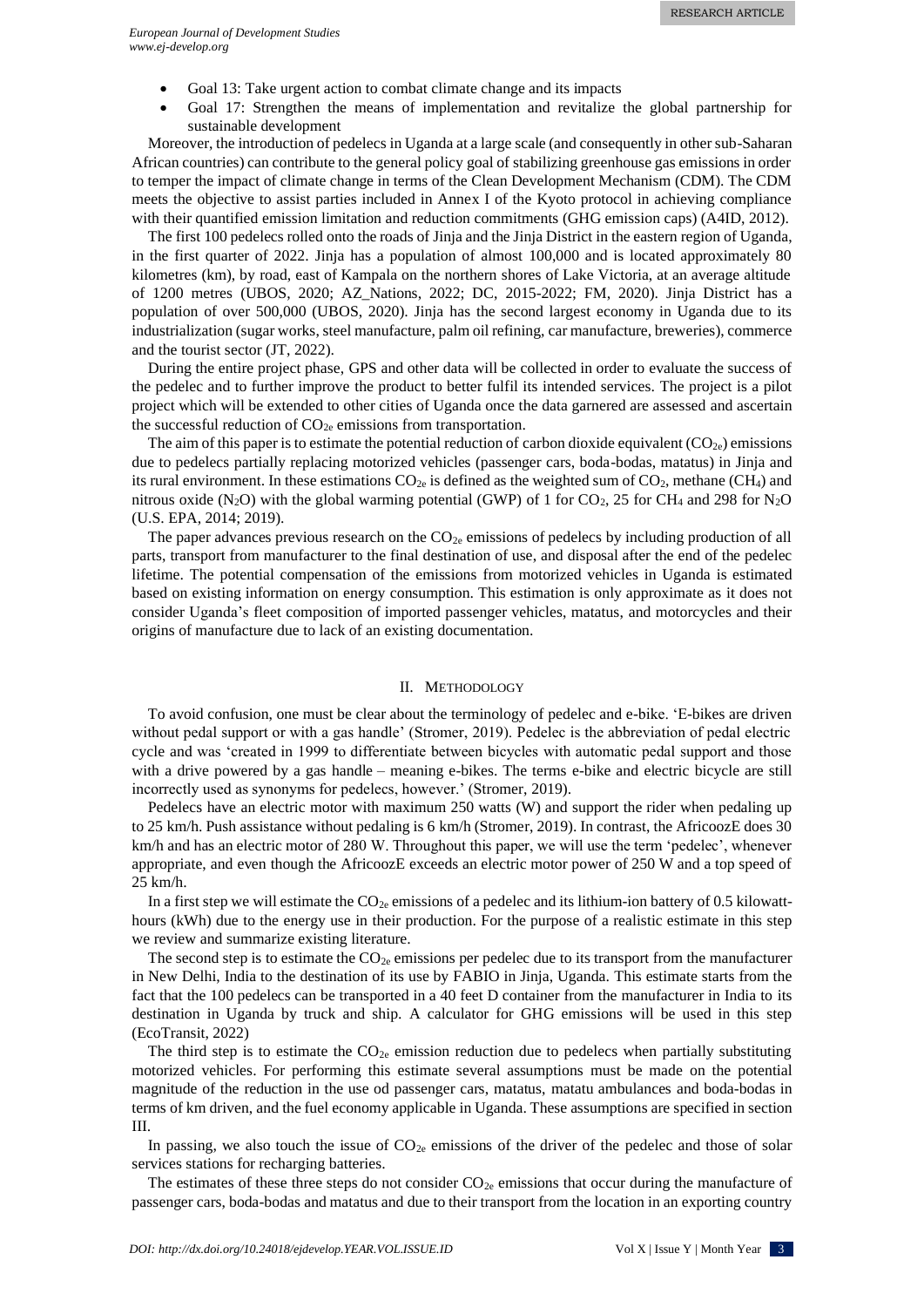to their destination in Uganda. An appropriate part of these emissions should be credited to pedelecs partially replacing transport by motorized vehicles, increasing their pedelec  $CO_{2e}$  reduction. The corresponding estimates are performed in a fourth step. They are a very rough approximation because a documentation on the composition of the Ugandan vehicle fleet including vehicle country origin is not available.

The fifth step is to combine all these individual estimates to a conservative estimate of the net reduction of CO2e emissions due to pedelecs replacing in part motorized transport in Uganda.

In all calculations below assumptions are necessary in each estimation step. These are explained in the sections where the estimates are performed.

### III. RESULTS AND DISCUSSION

### *A. Production and Disposal of a Pedelec*

HERO LECTRO, a division of HERO Cycles LTD, will produce 7-speed pedelecs for ambulances, cargo and person transport designed by HNF Nicolai (HERO, 2022; HNF, 2021). The pedelec for person transport is shown in Figure 1.



Fig. 1: Design of the *AfticroozE* pedelec. Source: EURIST Newsletter (2020/2021)

Critical components of a pedelec include the bicycle frame, additional parts, the lithium-ion battery, the smart Electric Drive Unit, controller, sensor, display (to switch the electric on & off; monitor the battery level & select the assist mode - low, medium, high. Raw materials include steel, solid alloy, and rubber. Published data are used to estimate the energy use and corresponding emission of carbon dioxide equivalent  $(CO<sub>2</sub>e)$  for the extraction of raw materials. As the pedelecs are being produced in India energy use and corresponding  $CO<sub>2</sub>e$  emissions must be based on the electricity mix of that country.

# *B. Production of the Pedelec Frame, Other Parts, and Electric Engine*

A 20 kg pedelec is produced with approximately 14.6 kg aluminum, 3.7 kg steel and 1.6 kg rubber (Henriksen & van Gijlswijk, 2010). Using data from the Ecoinvent database 2.0 these authors estimated the  $CO_{2e}$  emissions from the production and maintenance of the pedelec to amount to 7 [g  $CO_{2e}/km$ ] x 2400  $[km/a]$  x 8 [a] = 134.4 [kg CO<sub>2e</sub>], where it is assumed that the annual driving range is 2,400 km and the pedelec lifetime is 8 years. Similarly, the data used by these authors allows to estimate the annual emissions during use of the pedelec to amount to 24 [kg  $CO_{2e}/year$  (a)] or 192 [kg  $CO_{2e}$ ] during pedelec lifetime.

The German Federal Environment Agency estimated the indirect emissions (manufacture) of CO<sub>2</sub> of a pedelec to amount to 0.564 [kg/100km] (UBA, 2014). Using an annual range of 2,400 [km/a] and a lifetime of the e-bike of 8 years as in the calculation above  $CO<sub>2e</sub>$  emissions due to manufacture and maintenance are estimated to be 108.3 [kg  $CO<sub>2e</sub>$ ].

Johnson et al. (2014) estimated the global warming potential of the manufacture of two specialized bicycles (racers) to range between 123.5 [kg  $CO_{2e}$ ] and 315 [kg  $CO_{2e}$ ].

A more recent life cycle analysis estimates of the manufacturing of an aluminum framed and a steel framed bike of 15 kg resulted in a release of 137 [kg  $CO_{2e}$ ] and 84.5 [kg  $CO_{2e}$ ], respectively (Lacap & Barney, 2015). Assuming linearity, the production of a 20 kg aluminum framed pedelec would release approximately 183 [kg  $CO<sub>2e</sub>$ ].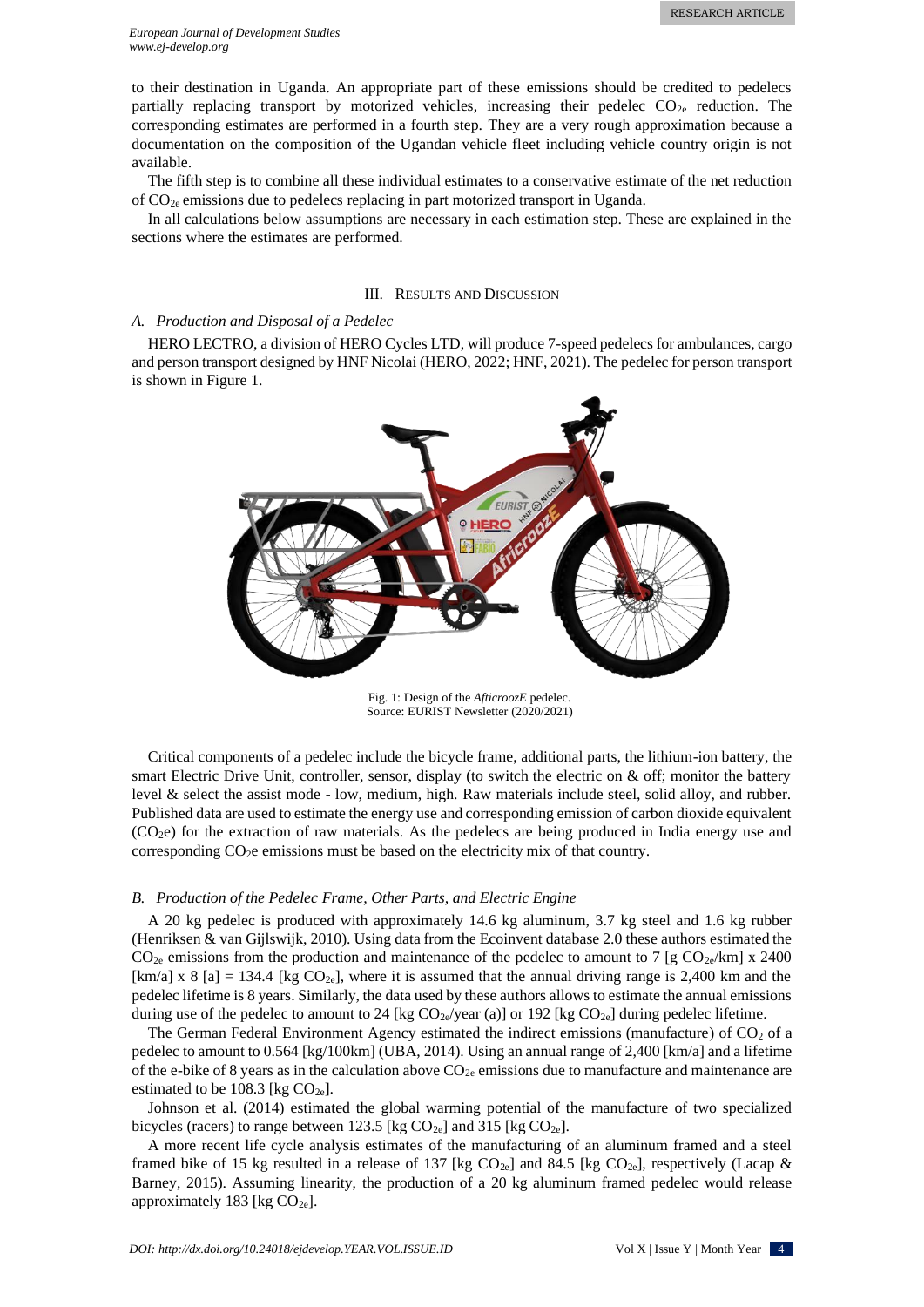In the following we assume a larger annual range of pedelec use of 7.750 km during a lifetime of eight years (see below) which results in a conservative estimate of  $434$  [kg CO<sub>2e</sub>] emissions due to the manufacture and maintenance of a 20 kg pedelec. This amount does not include the GHG emissions for recycling and/or disposal of the pedelec. There are indications that these emissions are comparatively small compared to those of manufacturing (Roy et al., 2019; Chen et al., 2020).  $CO<sub>2</sub>$  emissions from natural degradation of 20 [kg] of solid waste materials amount to 3.2 [kg CO<sub>2</sub>], and methane (CH<sub>4</sub>) emissions of 3.7 kg steel are estimated to be 0.265 [kg CH<sub>4</sub>] (Chen et al., 2020). Thus, with a warming potential of CH<sub>4</sub> by a factor of 25 higher than that of  $CO_2$ ,  $CO_{2e}$  emissions due to natural degradation of a pedelec amount to 9.8 [kg  $CO<sub>2e</sub>$ ]. This value will affect the results reported below only insignificantly and is, therefore, not included.

# *C. CO2e Emissions in Lithium-Ion Battery Production*

Principal data include the electric capacity in kWh, the distance covered with a fully charged battery, the battery charge in Volt, the charging cycle and the lifetime of the battery. These are assumed to be:

- Capacity: 0.5 kWh
- Distance covered in one full charge: 60 [km]
- Battery charge: 36 Volt
- Charging cycle: 800 (Note: If possible, battery should be kept at moderate temperatures, see BU, 2021)
- Time to fully charge battery: 4 hours
- Lifetime of battery: 4 years

Recently, several papers have used life cycle analysis (LCA), which estimate the cradle-to-gate GHG emissions in units of kg CO<sub>2e</sub>/kWh (IVL, 2020; Romare & Dahllöf, 2017; Regett et al., 2017; ANL, 2018; Dai et al., 2019; Melin, 2019; Kelly et al., 2019). Wang & Yu, 2020 estimated the cradle to grave GHG emissions.

Results are compiled in Table I.

| TABLE I: CRADLE-TO-GATE $CO_{2E}$ EMISSIONS OF LITHIUM-ION BATTERIES |         |                                             |  |  |  |  |
|----------------------------------------------------------------------|---------|---------------------------------------------|--|--|--|--|
| Model/Data Source<br>Emission [kg $CO_{2e}$ /kWh]<br>Source          |         |                                             |  |  |  |  |
| Cradle-to-gate                                                       | 150-200 | Romare & Dahllöf, 2017;<br><b>IVL, 2020</b> |  |  |  |  |
| Cradle-to-gate/FfE*                                                  | 106     | Regett et al., 2017                         |  |  |  |  |
| Cradle-to-gate/GREET 2018                                            | 114.8   | Dai et al., 2019; ANL 2018                  |  |  |  |  |
| Cradle to gate/Ecoinvent 2.2                                         | 67-72.8 | Dai et al., 2019; Melin, 2019               |  |  |  |  |
| Cradle-to-gate/European-dominant supply chain                        | 65      | Kelly et al., 2019                          |  |  |  |  |
| Cradle-to-gate/Chinese-dominant supply chain                         | 100     | Kelly et al., 2019                          |  |  |  |  |
| Cradle-to-grave/China                                                | 146     | Wang & Yu, 2020                             |  |  |  |  |
| .                                                                    |         |                                             |  |  |  |  |

\*EfE Forschungsstelle für Energiewirtschaft

In the following we assume an average estimate of 150 [kg  $CO<sub>2e</sub>/kWh$ ] emissions due to the manufacture and recycling of a lithium-ion battery. This value is conservative. For a battery of 0.5 kWh electrical energy the GHG emissions would amount to 75 [kg  $CO<sub>2e</sub>$ ].

# *D. Transport*

HERO LECTRO is in Gurugram, Haryana (Southwest of New Delhi), will produce a first charge of 100 pedelecs, each weighing approximately 20 kg. The pedelecs will be land-transported in a 40 feet D container from New Delhi to Nhava Sheva Port (Jawaharlal Nehru Port Trust) in Navi Mumbai. The road distance between Delhi and Navi Mumbai is 1,412 km. By sea transport the container will be shipped to the port of Mombasa, Kenya, over 4,462 km. From Mombasa the container will be transported to Jinja, Uganda, with a road distance of 1,062 km. In the following the GHG emissions in units  $\text{[kg CO}_{2e}\text{]}$  will be estimated using the following assumptions:

- Packed mass of container of 2,000 kg from 100 pedelecs weighing 20 kg each
- Empty mass of 40-feet D container is 4,000 kg (approximate average between an ISO 668:2020 standard and a high cube container), leading to a Verified Gross Mass (VGM) of 6,000 kg (FF, 2022)
- Estimation is performed via the  $CO<sub>2</sub>$  calculator algorithm of Eco TransIT World (2022)
- 6,000 kg mass per heavy duty vehicle from New Delhi to Navi Mumbai:  $CO_{2e} = 610$  [kg/100 pedelecs]
- 6,000 kg mass per seaway: Navi Mumbai > Kemba, Mombasa: 217 [kg  $CO<sub>2e</sub>/100$  pedelecs]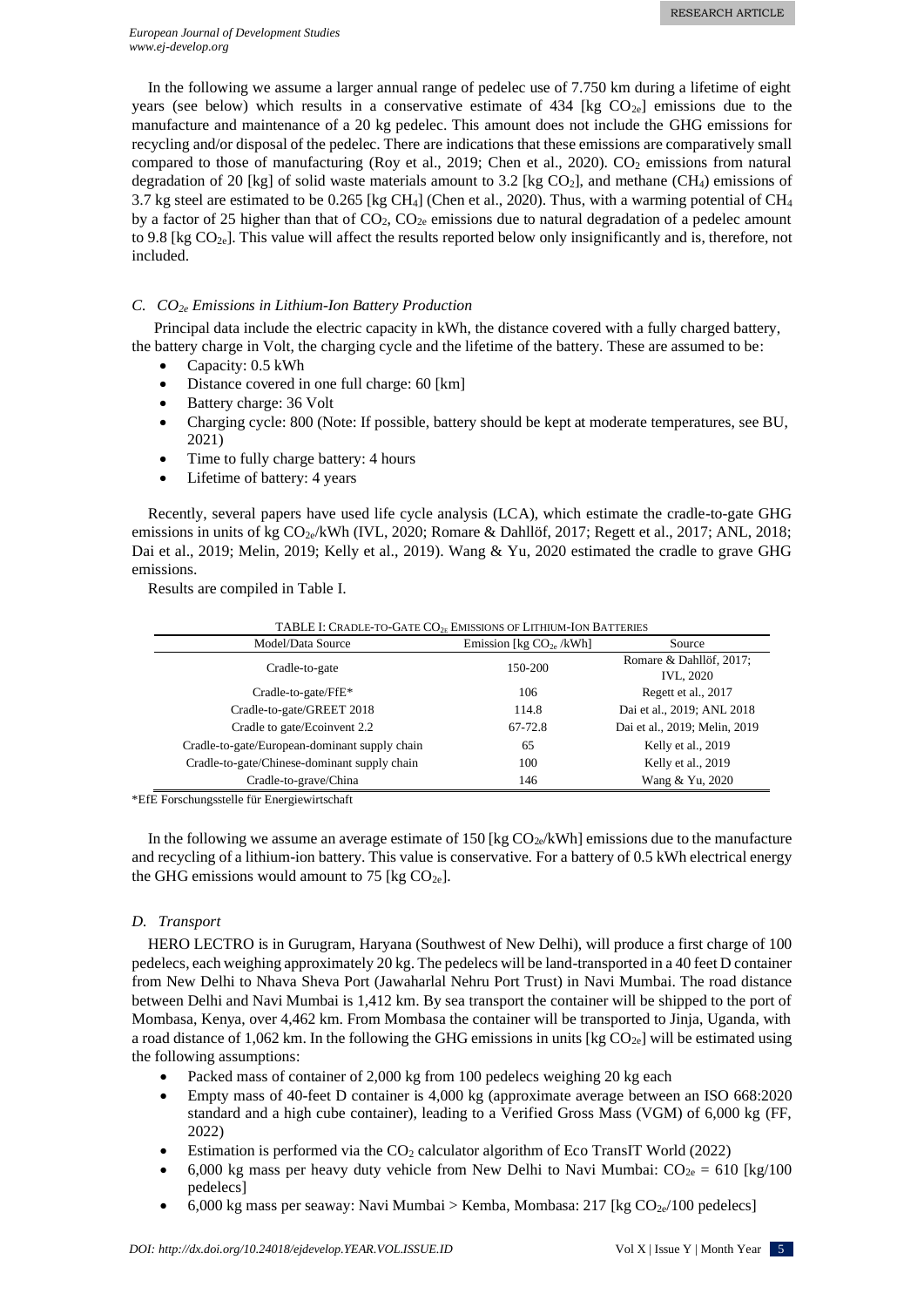6,000 kg mass per heavy duty vehicle from Kemba, Mombasa > Jinja: 480 [kg  $CO<sub>2e</sub>/100$  pedelecs] Table II summarizes the results for the  $CO_{2e}$  emissions of one pedelec.

| TRANSPORT, AND DISPOSAL OF PEDELECS                  |                                                   |  |  |  |
|------------------------------------------------------|---------------------------------------------------|--|--|--|
| Pedelec production, maintenance, and transport       | GHG emissions per pedelec [kg $CO_{2e}/$ pedelec] |  |  |  |
| Production and maintenance pedelec                   | 434.0                                             |  |  |  |
| Production and disposal/recycling of lithium battery | 75.0                                              |  |  |  |
| Natural degradation of a pedelc                      | 9.8                                               |  |  |  |
| Land transport India (WTW*)                          | 6.1                                               |  |  |  |
| Maritime transport India-Kenya (WTW)                 | 2.2                                               |  |  |  |
| Land Transport Kenya to Uganda (WTW)                 | 4.8                                               |  |  |  |
| 531.9<br><b>Sum</b>                                  |                                                   |  |  |  |
|                                                      |                                                   |  |  |  |

TABLE II: SUMMARY OF CO<sub>2E</sub> EMISSIONS FOR PRODUCTION.

 $*WTW = Well to Wheeler$ 

# *E. CO2e emission from pedelec use*

While  $CO_{2e}$  emissions from the use of the pedelec are negligible, the cyclist will need additional food to compensate for the work he has performed when pedaling. It is assumed that a 70 kg cyclist is burning in average 9 kilocalories (kcal) per minute or approximately 540 [kcal/h] when cycling the pedelec (U.S. HSS, 1999; CapCal, 2020). At an hourly distance of 25 [km/h] covered by the cyclist he will burn 22 [kcal/km] and, therefore, will emit 22 [kcal/km] x 1.44 [g  $CO_{2e}/kcal$ ] = 32 [g  $CO_{2e}/km$ ]. In this calculation the conversion factor from  $CO_{2e}$  to kcal adopted by the European Cyclist Federation has been used (ECF, 2011). At an annual range of 7,750 km and pedelec lifetime of 8 years (a) the  $CO<sub>2e</sub>$  emissions of the driver during pedelec lifetime will amount to

# **32 [g CO2e/km] x 7,750 [km/a] x 8 [a] = 1,984 [kg CO2e].**

This emission of  $CO_{2e}$ , however, does not increase the carbon dioxide concentration in the atmosphere because this originates from food that previously filtered the  $CO<sub>2e</sub>$  from the atmosphere through photosynthesis during life. The  $CO_{2e}$  released when breathing is part of the natural carbon cycle. For this reason, it will be ignored for the rest of this estimation, in contrast to the approach chosen by ECF (2011).

# *F. CO2e Emissions from Solar Services Stations for Charging of Batteries*

Solar Services Stations, called E-Hubs, make the renewable source of solar energy more accessible for entrepreneurs and communities with low to middle incomes. Based on the idea of E-Hubs, shipping containers are being modified to provide communities with a more sustainable source of energy and affordable mobility (EURIST/FABIO, 2022). The concept features photovoltaic and battery storage systems designed to support corporate hubs that meet the electricity, mobility, and other basic needs of the community without using fossil fuels.

In this paper, the  $CO_{2e}$  emission of constructing and maintaining an E-Hub for charging pedelecs is not estimated, because it is considered small due to the small number of solar panels needed for recharging one pedelec. The carbon footprint of the production of a solar panel - monocrystalline or polycrystalline - can be quite significant due to their manufacturing process (Cool Effect 2021). However, based on a recent LCA the operation during the first year of one solar panel emits about 43 [g  $CO<sub>2e</sub>/kWh$ ] in order to account for the CO<sub>2</sub>e produced during solar panel manufacturing (NREL, 2021). This is even an overestimate because the cited report does not account for recent advances in photovoltaic production (new solar panels are significantly more efficient). After their first three years of use, the panels will reduce that footprint even further, with the system remaining carbon neutral throughout the remainder of its lifespan of more than 20 years (GVEC, 2022).

# *G. Estimation of CO2e emission reduction due to pedelecs substituting motorized vehicle use*

CO2e reduction occurs only if distances covered by pedelecs are substituting distances normally covered by passenger cars, matatus (minibuses, usually Toyota cabin transporters of 1990 or later make) and bodabodas (Kamuhanda & Schmidt, 2008). Applications include:

- Pedelec taxi replaces passenger car or boda-boda (max driver and one person).
- Pedelec ambulance replaces passenger car (max driver and one person) or matatu ambulance (max driver and two persons, one of them is medical personnel).
- Pedelec use replaces 1/14 of 14-seater matatu use.
- Pedelec water o other burden transporter replaces passenger car or boda-boda.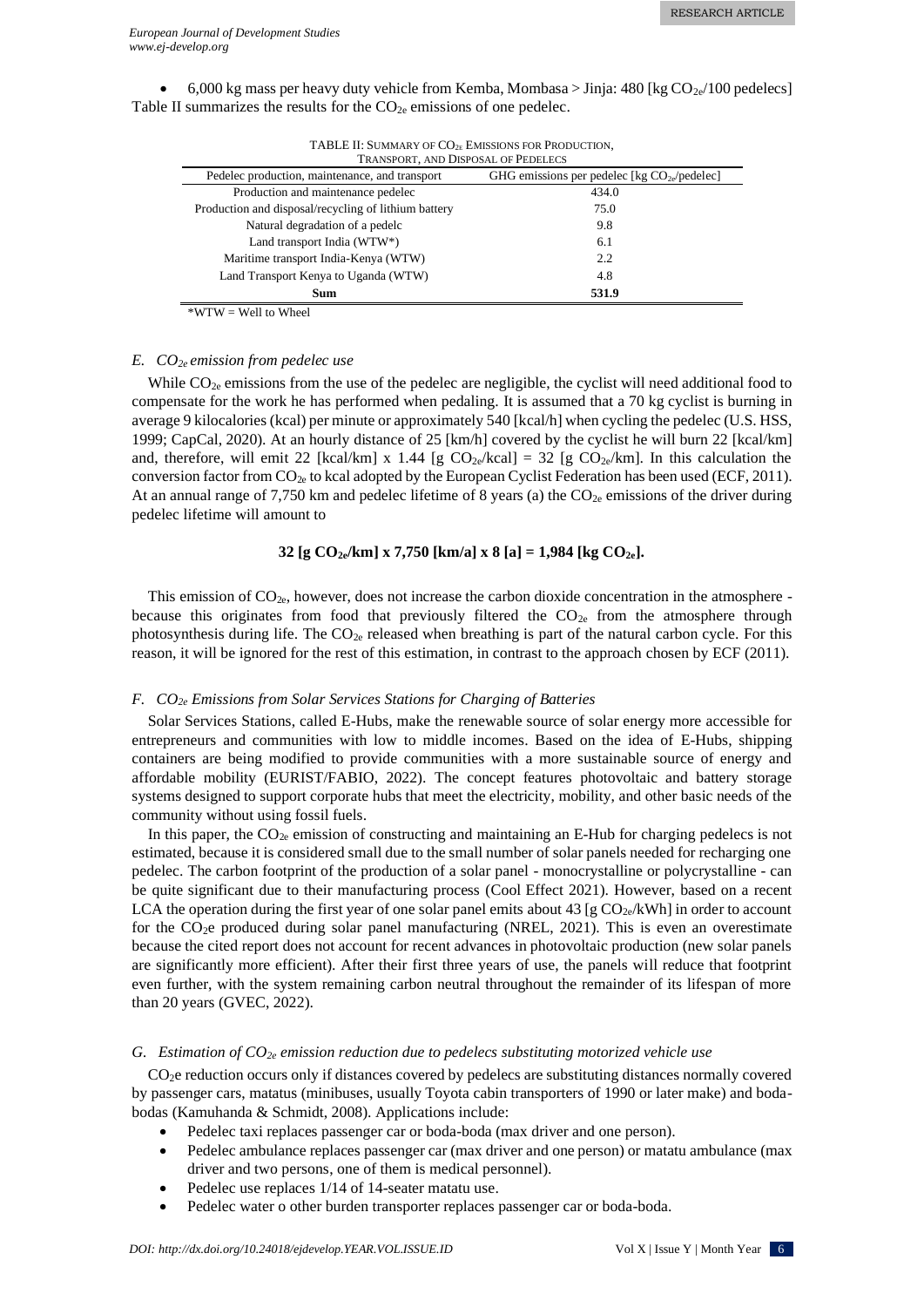• Pedelec everyday use replaces boda-boda (max one person.)

An analysis of vehicle mode use in terms of distance is necessary, i.e., the per cent share of distances up to 60 km covered by passenger cars, boda-bodas, matatus (1/14), matatu ambulances, and pedelecs is needed.

For the purpose of this paper the following assumptions are made:

- 1. 50 percent of kilometers driven annually by passenger cars, matatus, matatu ambulances and bodabodas are replaced by distances driven by pedelecs.
- 2. Pedelec daily use: 50 km.
- 3. Pedelec annual use: 310 days per year.
- 4. Annual distance covered by pedelecs: 15.500 km.
- 5. Charging cycle: every day.
- 6. Number of charging cycles per year: 310.
- 7. Useful life of battery: 4 years.

A lower lifetime for the battery has been assumed for less favorable environmental conditions in sub-Saharan Africa.

From assumption 1 it follows that in a first approximation one pedelec may replace 7.750 km driven per year by passenger cars, matatus and boda-bodas in total. In order to separate the compensations of GHGs from the different vehicle modes we are forced to make assumptions on the potential modal split due to the lack of documented data on the Uganda (especially Jinja) vehicle fleet composition and use. For the modal split two assumptions are made:

- 8. One pedelec replaces annually a distance of 7.750 km traveled by 1/3 of passenger cars, 1/6 of matatus (1/14), 1/6 matatu ambulances and 1/3 of boda-bodas.
- 9. One pedelec replaces annually a distance of 7.750 km 1/3 of passenger cars, 4/9 of boda-bodas and 1/9 each of matatus (1/14) and matatus ambulances.

These assumptions are admittedly subjective and ought to be verified in subsequent assessments when data on the use of the pedelecs and the induced replacement of motorized vehicle use become available during the pilot project

A last assumption refers to the actual consumption of gasoline and diesel of passenger cars, boda-bodas and matatus, i.e. the fuel economy. Such data is not available in Uganda. In a study on the fuel economy of motorized vehicles in Nairobi, Kenya it was established that boda-bodas and passenger cars are consuming petrol in units Litre (L) per 100 km to be  $(4.6 \pm 0.4)$  [L/100 km] and (22.8  $\pm$  3.0) [L/100 km], respectively, and matatus (33.1  $\pm$  2.5) [L/100 km] diesel (Mbandi et al., 2019). It is assumed that the fuel consumption of these vehicles can also be used for Uganda, i.e.:

10. Passenger cars in Uganda are consuming 22.8 [L/100 km] petrol, boda-bodas are consuming [4.6 L/100km] petrol, and matatus are consuming 33.1 [L/100 km] diesel.

From all 10 assumptions the annual  $CO_{2e}$  reduction due to the use of pedelecs instead of motorized vehicles can be estimated as shown in Tables III and IV.

In these tables the  $CO_{2e}$  emission factors for motor gasoline combustion in units [kg  $CO_{2e}/L$ ] are calculated from the U.S. EPA emission factors for GHG inventories in EPA's Table 1 to be 2.33 [kg  $CO_{2e}/L$ ] using the factors 25 and 298 for the 100-year global warming potential of  $CH_4$  and  $N_2O$ , respectively (U.S. EPA, 2014; 2019). Similarly, the emission factor for diesel motor combustion has been estimated to be approximately 2.70 [kg  $CO<sub>2e</sub>/L$ ] using the data of EPA's Tables 2 and 4 (U.S. EPA, 2014).

Table III needs some explanation for a better understanding of the calculations. The avoided range per year in Table III, line 5 follows from assumption 8 on the modal split for passenger car, boda-boda, matatu ambulance and matatu 14-seater use. As a pedelec taxi transports only one person, the matatu fuel saved and corresponding  $CO_{2e}$  reduction must be weighted by a factor of 14. The  $CO_{2e}$  reduction per year in line 8 of Table III is the sum of the individual reductions for passenger cars, boda-bodas and matatus (Table III, line 7) for the second to fourth and sixth to eighth year because in these years the  $CO_{2e}$  emissions for production, maintenance, disposal and transport of the pedelec estimated in Table II need not be subtracted, as has been done for year 1 in line 9 of Table III. As after four years the lithium-ion battery is planned to be replaced, its CO<sub>2e</sub> emissions for production and disposal were taken care of in the entry in line 10 of Table III. The last line in Table III calculates the annual average  $CO_{2e}$  reduction due to the use of pedelec instead of motorized vehicles from the estimations over eight years of pedelec lifetime.

TABLE III: NET REDUCTION PER YEAR AND PER PEDELEC WITH MODAL SPLIT OF ASSUMPTION 8

| Parameter                         | Passenger car | Boda-boda | Matatu ambulance | Matatu |
|-----------------------------------|---------------|-----------|------------------|--------|
| Consumption/100 km $[L]$          | 22.8          | 4.6       | 33.1             | 33.1   |
| Fuel type                         | Petrol        | Petrol    | Diesel           | Diesel |
| Emission factor [kg $CO_{2e}/L$ ] | 2.33          | 2.33      | 2.70             | 2.70   |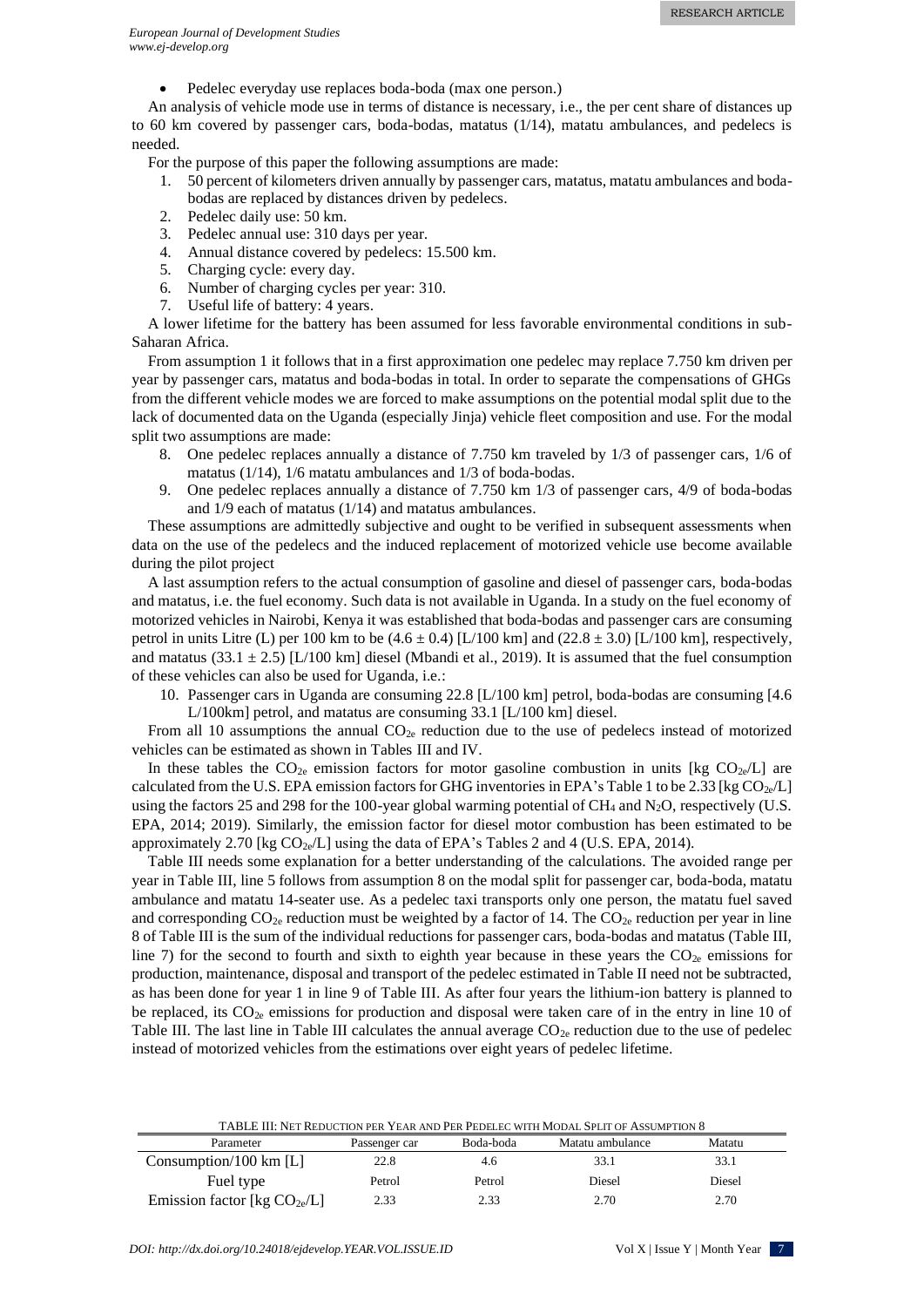#### *European Journal of Development Studies www.ej-develop.org*

| Avoided range/year [km]                                       | 2.583 | 2.583 | 1.292 | 1.292 |
|---------------------------------------------------------------|-------|-------|-------|-------|
| Saved fuel [L]                                                | 589   | 119   | 427   | 31    |
| $CO2e$ -reduction [kg]                                        | 1.372 | 277   | 1.124 | 80    |
| Reduction/year [kg $CO2e$ ],<br>year 2-4, 6-8                 |       |       | 2.886 |       |
| Net reduction/first year<br>per pedelec [kg $CO2e$ ]          |       |       | 2.354 |       |
| Net reduction/fifth year<br>per pedelec [kg $CO2e$ ]          |       |       | 2.811 |       |
| Average net reduction/year<br>[ $k_{\mathcal{Q}}$ $CO_{2e}$ ] |       |       | 2,810 |       |

In this case the annual average net reduction and per one hundred pedelecs amounts to  $288,000$  [kg  $CO_{2e}$ ]. It must be emphasized at this point that the validity of the assumption made above is to be verified in field observations once the pedelecs are being used in Uganda.

Table IV is built analogously to Table III using the modal split described in assumption 9. The explanations given for Table III, lines 5-10 apply to Table IV as well.

TABLE IV: NET REDUCTION PER YEAR AND PER PEDELEC WITH MODAL SPLIT OF ASSUMPTION 9

| Parameter                                                         | Passenger car | Boda-boda | Matatu ambulance | Matatu |
|-------------------------------------------------------------------|---------------|-----------|------------------|--------|
| Consumption/100 km $[L]$                                          | 22.8          | 4.6       | 33.1             | 33.1   |
| Fuel type                                                         | Petrol        | Petrol    | Diesel           | Diesel |
| Emission factor [kg $CO2/L$ ]                                     | 2.33          | 2.33      | 2.70             | 2.70   |
| Avoided range/year [km]                                           | 2,583         | 3,444     | 861              | 861    |
| Saved fuel [L]                                                    | 589           | 158       | 285              | 20     |
| $CO_{2e}$ -reduction [kg]                                         | 1,372         | 369       | 750              | 54     |
| Reduction/year [kg $CO2e$ ],<br>vear $2-4, 6-8$                   |               |           | 2,511            |        |
| Net reduction/first year<br>per pedelec [kg $CO2e$ ]              |               |           | 1,979            |        |
| Net reduction/fifth year<br>per pedelec [kg $CO2e$ ]              |               |           | 2,436            |        |
| <b>Average net reduction/year</b><br>$\lceil \log CO_{2e} \rceil$ |               |           | 2,435            |        |

In this case the annual average net reduction and per one hundred pedelecs amounts to 243,500 [kg  $CO_{2e}$ ]. The net  $CO_{2e}$  reduction for a single pedelec shown in Table III and IV is substantially higher than that reported by other authors for pedelec use in developed countries (McQueen et al., 2020; Philips et al., 2020; Winslott Hiselius & Svensson, 2017; Fyhri et al., 2016), see Table V. This result may be due to the much higher fuel intensity of African motorized vehicles, at least for passenger cars and matatus, and to the modal splits used in Tables III and IV. In addition, the linear extrapolation to 310 days of values for emissions savings reported by Fyhri et al. (2016) in units [kg  $CO_2$ /day], and in units [kg  $CO_2$ /week] by Winslott and Svennsson (2017) and the downscaling of the annual values reported by McQueen et al. (2020) and Philips et al. (2020) may be not appropriate.

Actual determination of the modal split in Uganda may change our estimates to lower values but still possibly higher ones than those reported in the literature from developed countries.

| TABLE V: RESULTS FOR NET REDUCTION OF GHG EMISSIONS FROM DEVELOPED COUNTRIES                                                          |                                                                                    |                        |                         |  |  |  |
|---------------------------------------------------------------------------------------------------------------------------------------|------------------------------------------------------------------------------------|------------------------|-------------------------|--|--|--|
|                                                                                                                                       | Methodology for                                                                    | Net reduction per year |                         |  |  |  |
| Methodology for pedelec                                                                                                               | substituted motorized                                                              | and per pedelec [kg]   | Reference               |  |  |  |
|                                                                                                                                       | transport emissions                                                                | CO <sub>2</sub>        |                         |  |  |  |
| Ouestionnaire on self-                                                                                                                | Transport usage                                                                    | $136 - 223*$           | Fyhri et al., 2016      |  |  |  |
| reported behavior                                                                                                                     | measured by GPS                                                                    |                        |                         |  |  |  |
| Questionnaire on self-                                                                                                                | Frequency of                                                                       | 251-354**              | Winslott $\&$           |  |  |  |
| reported behavior                                                                                                                     | substituted trips                                                                  |                        | Svensson, 2017          |  |  |  |
| Accounting for reduction in<br>trips and distance travelled in<br>other modes given a 15 per<br>cent increase in E-bike mode<br>share | Estimation of average<br>carbon footprint per<br>person mile for public<br>transit | 191***                 | McQueen et al.,<br>2020 |  |  |  |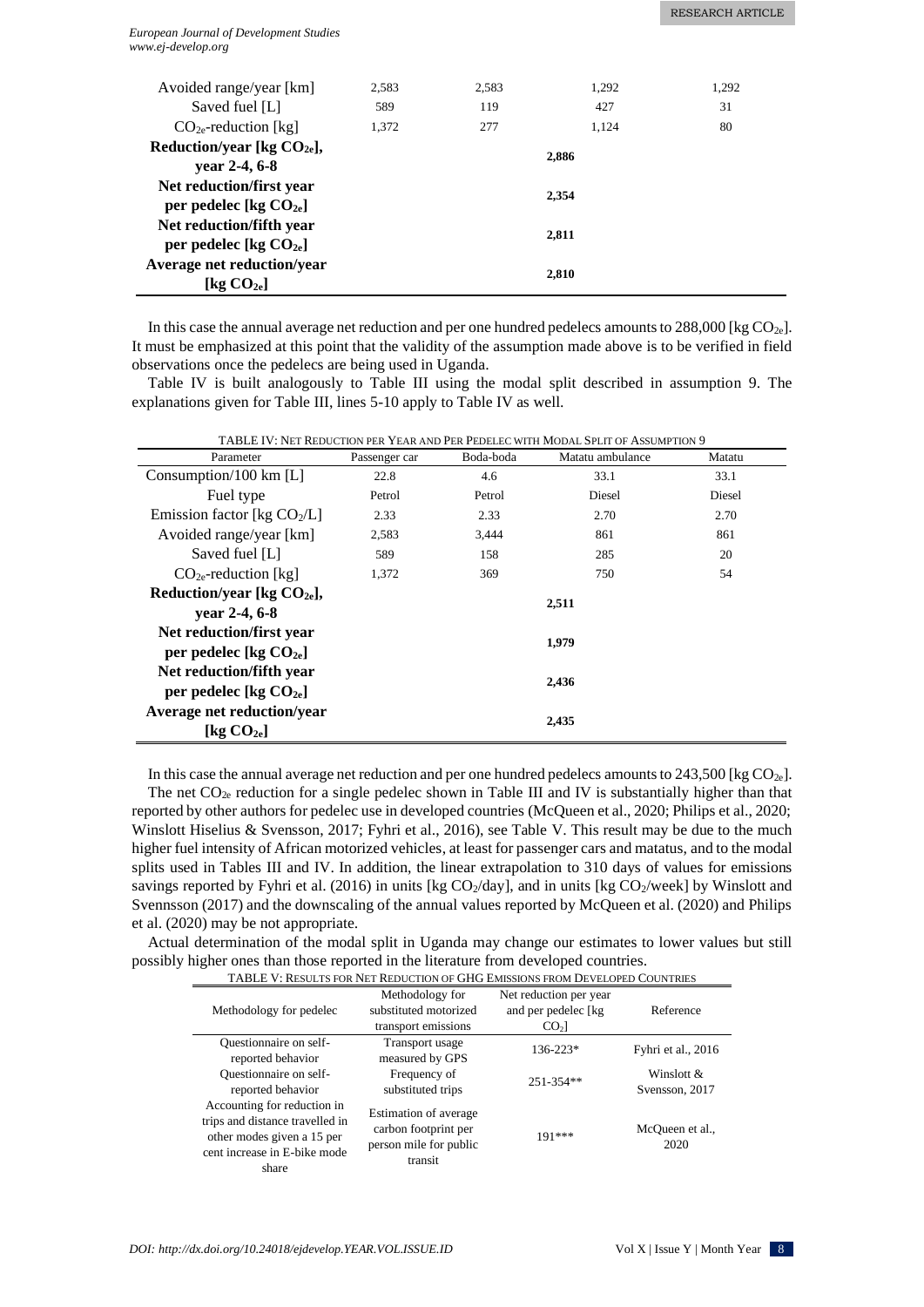| Simulation of distance people | Information of car use |        |                      |  |
|-------------------------------|------------------------|--------|----------------------|--|
| can travel                    | neighborhoods of       | $595+$ | Philips et al., 2020 |  |
|                               | $1.500$ people         |        |                      |  |

\*Assuming the reported emission saving of (0.44-0.72) [kg CO2] per day for 310 days\*\* Assuming the reported emission saving of  $(5.7-8.2)$  [kg CO<sub>2</sub>] per week for 310 days; \*\*\*Assuming the reported emission saving of 225 [kg CO<sub>2</sub>] per capita and year for 310 days;  $\pm$ Assuming the reported emission saving of 700 [kg CO<sub>2</sub>] per person and year for 310 days.

Current estimates do not consider  $CO<sub>2e</sub>$  emissions that occur when manufacturing passenger cars, bodabodas and matatus. If part of these emissions is credited to pedelec use, they will increase pedelec  $CO_{2e}$ reduction. In a life cycle analysis performed in 2017 by the European Environment Agency based on a TNO report and modified in 2020 the  $CO<sub>2e</sub>$  emissions from the production and disposal of internal combustion engine passenger vehicles and the fuel production have been estimated in units [g  $CO<sub>2e</sub>/km$ ] (EEA, 2017-2020; TNO, 2015). The results of these calculations can be used to estimate the corresponding credits attributable to pedelec use by evaluation of the product of km range avoided by pedelec replacing motorized passenger cars (Table III, Table IV) and the sum of  $CO<sub>2e</sub>$  emissions per km for vehicle production and disposal and fuel production. The results are shown in Table VI.

TABLE VI: RANGE OF LIFE CYCLE CO2E EMISSIONS FOR PASSENGER CARS

| AND DIFFERENT FUEL TYPES IN THE EU          |        |               |  |  |  |
|---------------------------------------------|--------|---------------|--|--|--|
| Parameter                                   | Petrol | <b>Diesel</b> |  |  |  |
| Avoided range/year [km] (see Table 3)       | 2,583  | 1,292         |  |  |  |
| Vehicle production and disposal [g CO2e/km] | 46     | 50            |  |  |  |
| Fuel production [g CO2e/km]                 | 27     | 27            |  |  |  |
| Credit for pedelec [kg CO2e]                | 189    | 97            |  |  |  |

The credit to be attributed to pedelec production and transport amounts to 189 [kg  $CO_{2e}$ ] and 99 [kg  $CO<sub>2e</sub>$  for petrol-driven and diesel-passenger cars, respectively. This already compensates between 19 and 36 per cent of the pedelec production, maintenance and transport estimated in Table II. The third column of Table VI only serves for the purpose of illustration as passenger cars in Uganda can run on both petrol and diesel. It should be noted that these credits for pedelec use can be considered lower limits since most passenger cars in Uganda are second hand cars imported from Europe, Japan, and the United States, which often undergo manipulation of engines such as the elimination of catalytic converters. Also, the marking of fuel to avoid adulteration and smuggling into and in sub-Saharan African countries may be factors which increase fuel production  $CO<sub>2e</sub>$  emissions.

A similar estimate of pedelec credit for matatus can be under the following assumptions for minibus (matatu) and fuel production:

- 1. A minibus has 1.5 the weight of a passenger car.
- 2. Fuel production for minibus is the same as that of a passenger car.

Table VII shows the corresponding credit for a pedelec to range between 88 and 124 [kg  $CO_{2e}$ ]. As

before, the credits attributable to pedelec use by evaluation are the product of km range avoided by pedelec replacing motorized passenger cars (Table III, Table IV) and the sum of  $CO_{2e}$  emissions for vehicle and fuel production and including vehicle disposal.

| TABLE VII: ESTIMATES OF CO <sub>2E</sub> EMISSIONS FOR MATATU AND FUEL PRODUCTION |       |     |  |  |  |
|-----------------------------------------------------------------------------------|-------|-----|--|--|--|
| Table III<br><b>Table IV</b><br>Parameter                                         |       |     |  |  |  |
| Avoided range/year [km]                                                           | 1.292 | 861 |  |  |  |
| Vehicle production and disposal [g $CO2e/km$ ]                                    | 69    | 75  |  |  |  |
| Fuel production [g $CO2e/km$ ]                                                    | 27    | 27  |  |  |  |
| Credit for pedelec [kg $CO_{2e}$ ]                                                | 124   | 88  |  |  |  |

These estimates do not include the attributable part of transport of passenger cars and minibuses to Uganda from Europe and Asia. A rough estimate of the  $CO<sub>2e</sub>$  emissions due to transport of passenger cars and minibuses by assuming the following:

- 1. The annual distances driven by matatus in Uganda are 50.000 kilometers; those for passenger cars and motorcycles are 25.000 km each.
- 2. Second-hand passenger vehicles weighing 1000 kg are transported in D 40' containers from Hamburg to Kampala, five vehicles per container (Searates, 2021). The harbour of Hamburg is taken as a representative example for secondary vehicle transport from Europe. Real transport distances may be shorter or longer.
- 3. Minibuses weighing 1500 kg are transported in D 40' containers from Nagoya to Kampala, three minibuses per container (Searates, 2021). As most minibuses are Toyota 14 seaters imported from Japan to sub-Saharan African countries, the harbour of Nagoya is taken as representative for matatu transport.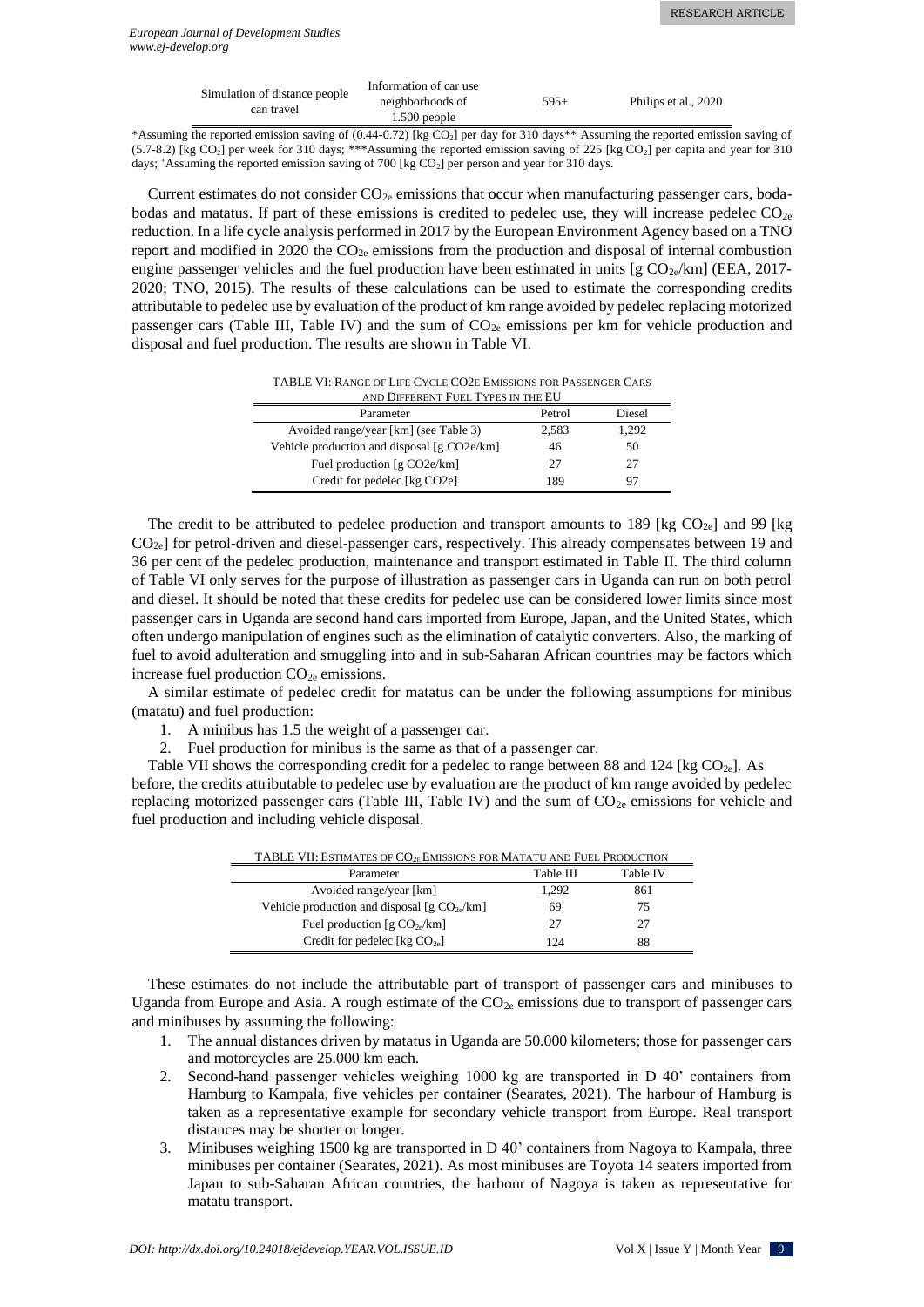- 4. Motorcycles weighing 100 kg are transported in D 40' containers from Pune to Kampala, 35 motorcycles per container (WCS, 2021; TS Export, 2021). The harbour of Pune is chosen because a high influx of cheap imports stem from Indian manufacturers. However, boda-bodas manufactured locally, e.g., UG Boss, Kampala are also starting to float the motorcycle market, meaning that transport  $CO_{2e}$  emission credits for pedelec may converge to near zero.
- 5. Transport  $CO_{2e}$  emissions are estimated via the  $CO_2$  calculator algorithm of Eco TransIT World (2022).
- 6. Annual credits attributable to pedelec use are estimated through the quotient of annually avoided distances due to pedelec use and the annual driven distances of passenger cars and matatus, respectively.

Results of this estimation are compiled in Table VIII.

| PASSENGER CARS, MOTORCYCLES AND MATATU AMBULANCES             |               |                       |                      |                          |                         |  |
|---------------------------------------------------------------|---------------|-----------------------|----------------------|--------------------------|-------------------------|--|
| Parameter                                                     | Passenger car | Matatu<br>(Table III) | Matatu<br>(Table IV) | Boda-boda<br>(Table III) | Boda-boda<br>(Table IV) |  |
| Annual range [km]                                             | 25,000        | 50,000                | 50,000               | 25,000                   | 25,000                  |  |
| Avoided km by pedelec use                                     | 2.583         | 1.292                 | 861                  | 2.583                    | 3.444                   |  |
| $CO2e$ emissions due to transport<br>per vehicle [kg $CO2e$ ] | 317           | 503                   | 503                  | 27                       | 27                      |  |
| Credit for pedelec use $[\text{kg CO}_{2e}]$                  | 33            | 13                    |                      | 3                        | 4                       |  |

TABLE VIII: ESTIMATES OF PEDELEC CO<sub>2E</sub> CREDIT DUE TO TRANSPORT OF PASSENGER CARS, MOTORCYCLES AND MATATU AMBULANCES

For an estimate of pedelec credit from the production of motorcycles (boda-bodas) and fuels we use the life cycle analysis for GHG emission estimates of the Low Carbon Vehicle Partnership (LowCVP, 2018). The needed data for the LCA total  $CO<sub>2e</sub>$  emissions are taken from the entries for the climate change impacts of internal combustion engine vehicles (ICEV) in column 9 of the LowCVP table on p. 34 of that publication. The percentages from vehicle and fuel production are the sum of the relative contributions of each LCA stage – vehicle and fuel production - for the four stage of ICEV motorcycle power [kW] compiled in rows 3, 5, 7, and 9, respectively. The estimated credit for a pedelec in unit [kg  $CO<sub>2e</sub>$ ] is calculated as the km-weighed product of total CO2e emission and the percentage from vehicle and fuel production. The corresponding pedelec credits for the avoided kilometers due to pedelec replacement of boda-bodas noted in Tables III and IV are compiled in Table IX.

| ESTIMATES FOR PRODUCTION OF BODA-BODAS AND FUEL PRODUCTION |      |       |       |       |  |
|------------------------------------------------------------|------|-------|-------|-------|--|
| Power of motorcycle (kW)                                   |      |       | 25    | 50    |  |
| Total LCA emissions [g $CO_{2e}/km$ ]                      | 80.8 | 113.9 | 155.4 | 177.1 |  |
| Percentage from vehicle and fuel production [%]            | 41.5 | 30.9  | 27.5  | 26.8  |  |
| Credit for pedelec [kg $CO2e$ ] (Table III)                | 87   | 91    | 110   | 123   |  |
| Credit for pedelec [kg $CO2e$ ] (Table IV)                 | 115  |       | 147   | 163   |  |

TABLE IX: CREDIT FOR PEDELECS FROM LIFE CYCLE ANALYSIS OF GHG EMISSION

As expected, the credits attributable to the use of pedelecs from motorcycle replacement turn out to be somewhat lower than those for passenger cars, and their magnitude increases with motorcycle power. The numbers in table IX range between 87 and 163 [kg  $CO_{2e}$ ] and apply for the motorcycle transport of one person. If two or three persons are transported on the boda-boda pedelec credit will decrease as has been demonstrated by Sopha et al. (2017) for motorcycle use in Indonesia.

Now we are able to put together all credits attributable to annual pedelec use by partial motorized vehicle substitution in Table X. In this table the entries are built as follows.

- Row 2, columns 2 and 3 are the sum of credits from passenger car production and disposal and petrol and diesel production, respectively, as estimated in tables VI and VIII.
- Row 3, columns 4 and 5 are the sum of credits from matatu production, transport and disposal as well as diesel production, as estimated in Tables VII and VIII, for the modal splits of assumption 8 (Table III) and 9 (Table IV), respectively.
- Row 4, columns 4 and 5 are the sum of credits from boda-boda production, averaged over the motorcycle power equipment, and fuel production, as estimated in Tables VIII and IX, for the modal splits of assumption 8 (Table III) and 9 (Table IV), respectively.
- Row 5, columns 2 and 3 sum up the previous entries in Table X for passenger cars, matatus and boda-bodas, petrol- or diesel-driven, repectively, for the modal split of assumption 8.
- The entries in row 6, columns 2 and 3 have a similar meaning for the modal split of assumption 9.
- The final net reduction per year of pedelec use sum of all individua contributions under the two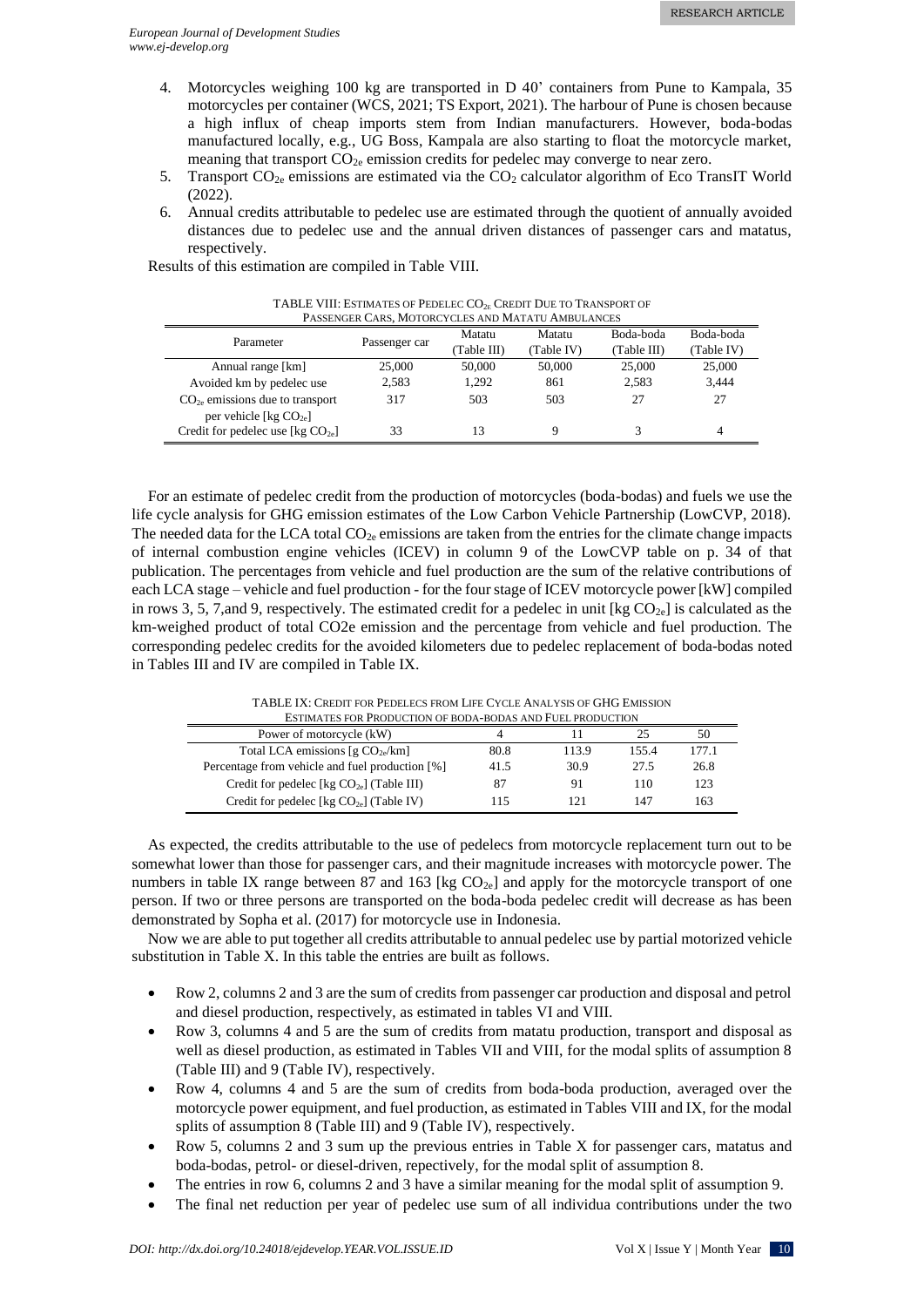# modal splits.

| Vehicle                                                                     | Petrol                                                                                                          | Diesel | Assumption 8<br>(Table III) | Assumption 9<br>(Table IV) |  |
|-----------------------------------------------------------------------------|-----------------------------------------------------------------------------------------------------------------|--------|-----------------------------|----------------------------|--|
| Passenger cars: vehicle & fuel production, and                              | 221                                                                                                             | 130    |                             |                            |  |
| transport (Tables VI and VIII) [kg $CO_{2e}$ ]                              |                                                                                                                 |        |                             |                            |  |
| Matatus: vehicle & fuel production, and transport                           |                                                                                                                 |        | 137                         | 96                         |  |
| (Tables VII and VIII) [kg $CO_{2e}$ ]                                       |                                                                                                                 |        |                             |                            |  |
| Boda-bodas: Average of vehicle production and                               |                                                                                                                 |        | 105                         | 141                        |  |
| transport [ $kg CO_{2e}$ ]                                                  |                                                                                                                 |        |                             |                            |  |
| Passenger cars (petrol/diesel) + Matatus                                    | 464                                                                                                             | 375    |                             |                            |  |
| $(assumption 8) + Boda-bodas (assumption 8)$                                |                                                                                                                 |        |                             |                            |  |
| Passenger cars (petrol/diesel) + Matatus                                    | 458                                                                                                             | 369    |                             |                            |  |
| (assumption $9 + \text{Boda-bodas}$ (assumption 9)                          |                                                                                                                 |        |                             |                            |  |
|                                                                             | Total net reduction estimates attributable to a pedelec<br>when including replaced vehicle production, fuel and |        |                             |                            |  |
|                                                                             |                                                                                                                 |        | transport $CO2e$ emissions  |                            |  |
| Net reduction/year per pedelec [kg $CO_{2e}$ ]<br>(Table III, assumption 8) |                                                                                                                 |        | 2,862                       |                            |  |
| Net reduction/year per pedelec [kg $CO_{2e}$ ]<br>(Table IV, assumption 9)  |                                                                                                                 |        | 2,487                       |                            |  |

In case the modal split of assumption 8 applies, the net reduction per year and per 100 pedelecs amounts to  $286,200$  [kg  $CO_{2e}$ ].

In case the model split of assumption 9 applies, the net reduction per year and per 100 pedelecs amounts to  $248,700$  [kg  $CO_{2e}$ ].

#### IV. CONCLUSIONS AND OUTLOOK

Under the two modal splits for motorized vehicles - passenger cars, boda-bodas, matatu ambulances, matatus - partially replaced by use of pedelecs the  $CO<sub>2e</sub>$  reduction per year and per 100 pedelecs amount to between 249 and 287 tons  $CO_{2e}$  and is approximately five times, respectively, higher than  $CO_{2e}$  emissions from the production of 100 pedelecs. Thus, our study demonstrates that the introduction of pedelecs in Uganda and their partial replacement of motorized vehicle use substantially will help reduce greenhouse gas emissions and bring clear benefits to the recipients and contribute to the achievement of 11 of the 17 Sustainable Development Goals of the United Nations. Thus, the question if the introduction of pedelecs in an African country can substantially reduce  $CO_{2e}$  emissions by reducing motorized vehicle use is reasonably answered. This is particularly true since our estimates are conservative. They do not include  $CO<sub>2e</sub>$  credits attributable to pedelec use due to motorized vehicles idling in urban and peri-urban traffic congestions, at traffic lights, or the eventual need of passenger cars to go a long way round. Moreover, the  $CO<sub>2e</sub>$  emissions of matatus on the journey to the starting point of their respective routes, or from the end of their last routes to a minibus depot are not included as well.

A more exact estimate of reduced  $CO<sub>2e</sub>$  emissions will be possible once concrete data of pedelec use will be garnered and data on the replacement of motor vehicle use will become available. The results of this paper, when verified for the Jinja District, may be applicable in other Ugandan cities and in most other sub-Saharan African countries. The pilot project thus may lead to a rapid expansion of pedelec use in these countries for transportation of passengers, ambulances, logistics and small goods delivery in urban areas. In addition, pedelec use can reduce traffic congestion when less private motorized vehicles are used. For African rural areas the introduction of pedelecs will provide people with easier access to public services such as hospitals, libraries, commercial shops, and educational institutions, among others. For students, who must often cover long distances (10-15 km) between home and their academic institutions pedelecs can help increase attendance levels. This is particularly true for female students who often must choose between household chores and attendance to higher educational facilities. Also, older pupils living in rural areas may benefit from the use of pedelecs. The results of this paper may be used by politicians and decision makers to formulate, implement and enforce more sustainable transportation policies.

As an extension of this DEG-funded pedelec project, a small team of old and new EURIST members have come together to develop a new EURIST branch called African Ebike, which will focus on pedelec activities after the KfW-DEG project has terminated (post-project phase). This new project has been phrased the 'African Ebike Project'. The additional activities will be carried out in close cooperation with FABIO, Uganda, and SunCycles Namibia, a social business NGO, which is sharing knowledge with interested partners and follows an open-source strategy regarding electric mobility in Africa.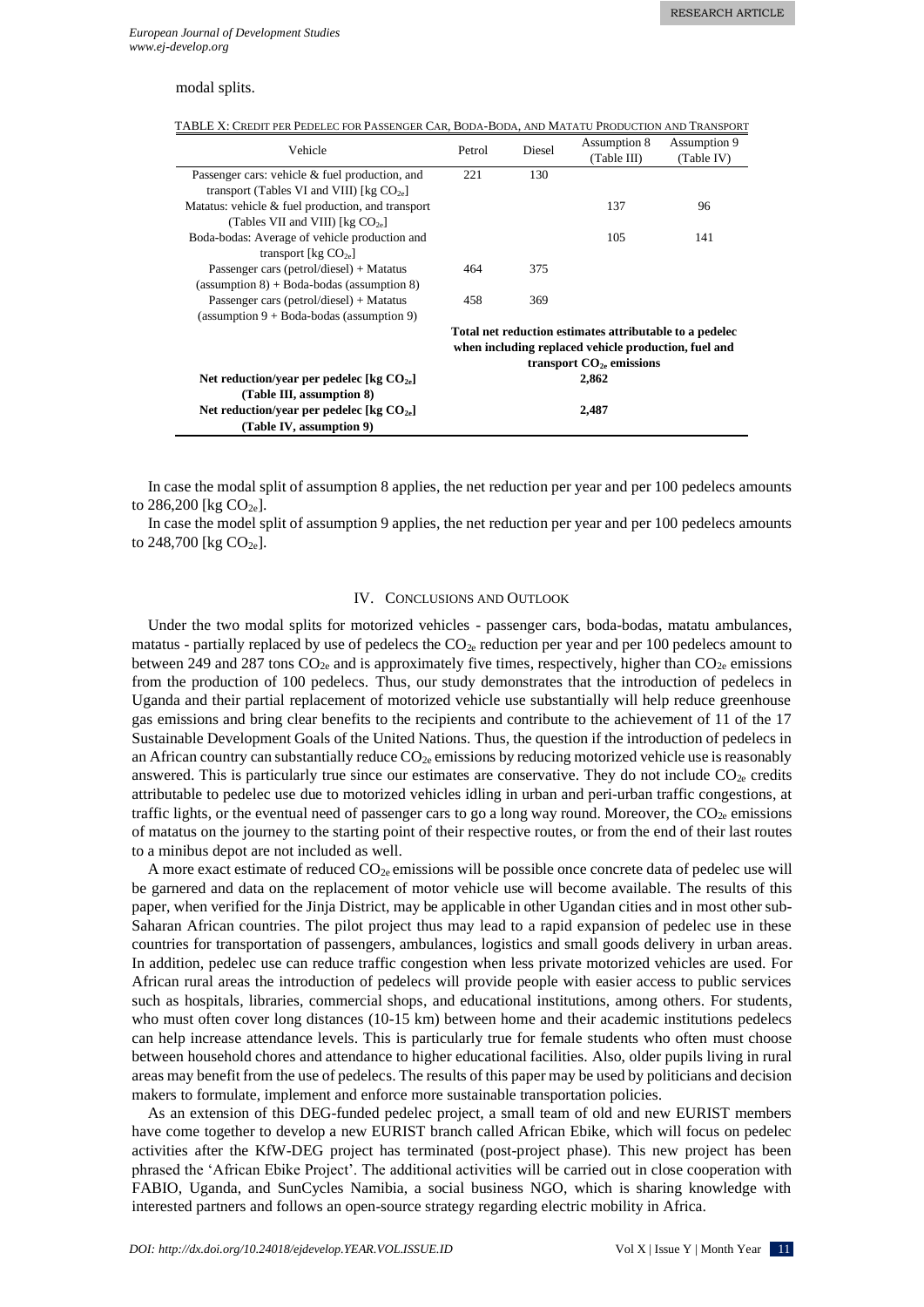## **FUNDING**

#### **No funding was received for this study.**

## CONFLICT OF INTEREST

All authors declare that they do not have any conflict of interest in the making of this study.

### **REFERENCES**

- A4ID (2012, February 27). *Clean Development Mechanism: CDM and the UNFCCC*. Authors: Zaman, P., Hughes, D. Clifford Chance LLP, International Law Firm. Advocates for International Development, Lawyers Eradicating Poverty. [http://www.a4id.org/wp-content/uploads/2016/04/Clean-Development-Mechanism-CDM-and-the-UNFCCC.pdf.](http://www.a4id.org/wp-content/uploads/2016/04/Clean-Development-Mechanism-CDM-and-the-UNFCCC.pdf)
- Argonne National Laboratory (ANL) (2018, October 10). *Summary of expansions and updates in GREET 2018*. October 10, 2018. [https://greet.es.anl.gov/publication-greet-2018-summary.](https://greet.es.anl.gov/publication-greet-2018-summary)
- AZ\_Nations, 2022. *Population of Jinja, Uganda 2022.* https://www.aznations.com/population/ug/cities/jinja-uganda.
- Battery University (BU) (2021, October 27). *BU 415: How to charge and when to charge*. https://batteryuniversity.com/article/bu-415-how-to-charge-and-when-to-charge.
- Bodawerk (2022, February 9). *Purple is the new green*. BODAWERK International ltd. [https://bodawerk.com.](https://bodawerk.com/)
- CapCal (2020, February 9). *Calories burned driving - Calculator & Formula.* Captain Calculator https://captaincalculator.com/health/calorie/calories-burned-cycling-calculator/.
- Chen, J., Zhou, D., Zhao, Y, et al. (2020). Life cycle carbon dioxide emissions of bike sharing in China: Production, operation, and recycling. *Resources, Conservation and Recycling* 162, 105011. https://www.sciencedirect.com/science/article/pii/S0921344920303281?casa\_token=xw0rLOAFBPAAAAAA:\_36eJTLAVh5 9Z5G7zG53zehPdK22SU51CUBzOI42CwyuPg0I5QWWd-WkjKhP9nZwqszTQ3Cl9w.
- Civitas (2020). *Smart choices for cities. Cycling in the city.* Cleaner and better transport in cities. https://civitas.eu/sites/default/files/civ\_pol-09\_m\_web.pdf
- Cool Effect, 2021. *The carbon footprint of solar panel manufacturing.* https://www.cooleffect.org/solar-carbon-footprint.
- Dai, Q., Kelly, J.C., Gaines, L., Wang, M. (2019). *Life cycle analysis of lithium-ion batteries for automotive applications*. doi:10.3390/batteries5020048.
- DC, 2015-2022. *Distance from Kampala to Jinja. Distance Calculator.* https://www.distancecalculator.net/from-kampala-to-jinja.
- DEG (2021). *More than finance*. Deutsche Investitions- und Entwicklungsgesellschaft. https://www.deginvest.de/index-2.html /.
- ECF (2011). *Cycle more often to cool down the planet!* Brussels, European Cyclists' Federation. https://ecf.com/groups/cycle-more-often-2-cool-down-planet-quantifying-co2-savings-cycling.
- ECF (2013). *How much CO2 does cycling really save?* Brussels, European Cyclists' Federation, July 11. https://ecf.com/news-and-events/news/how-much-co2-does-cycling-really-save.
- ECF (2020). *The European e-bike market is booming, latest industry figures show - and there is potential for more*. Brussels, European Cyclists' Federation, July 17. https://ecf.com/news-and-events/news/european-e-bike-market-booming-latest-industry-figures-show-%E2%80%93-andthere.
- Eco TransIT World (2022). *Emission calculator for greenhouse gases and exhaust emissions*. https://www.ecotransit.org/en/emissioncalculator/.
- EEA (2017-2020). *Range of life-cycle CO2 emissions for different vehicle and fuel types.* European Environment Agency. https://www.eea.europa.eu/signals/signals-2017/infographics/range-of-life-cycle-co2/view
- EURIST (2022). *The contribution of EURIST's African E-Bike project to meeting the UN Sustainable Development Goals.* European Institute for Sustainable Transport. German. https://african-ebike.de/wp-content/uploads/2021/01/African\_E-Bike\_Nachhaltigkeitsziele.pdf.
- EURIST/FABIO (2022). *AFRICAN EBIKE*. European Institute for Sustainable Transport. First African Bicycle Information Organisation*.* https://african-ebike.de/en/.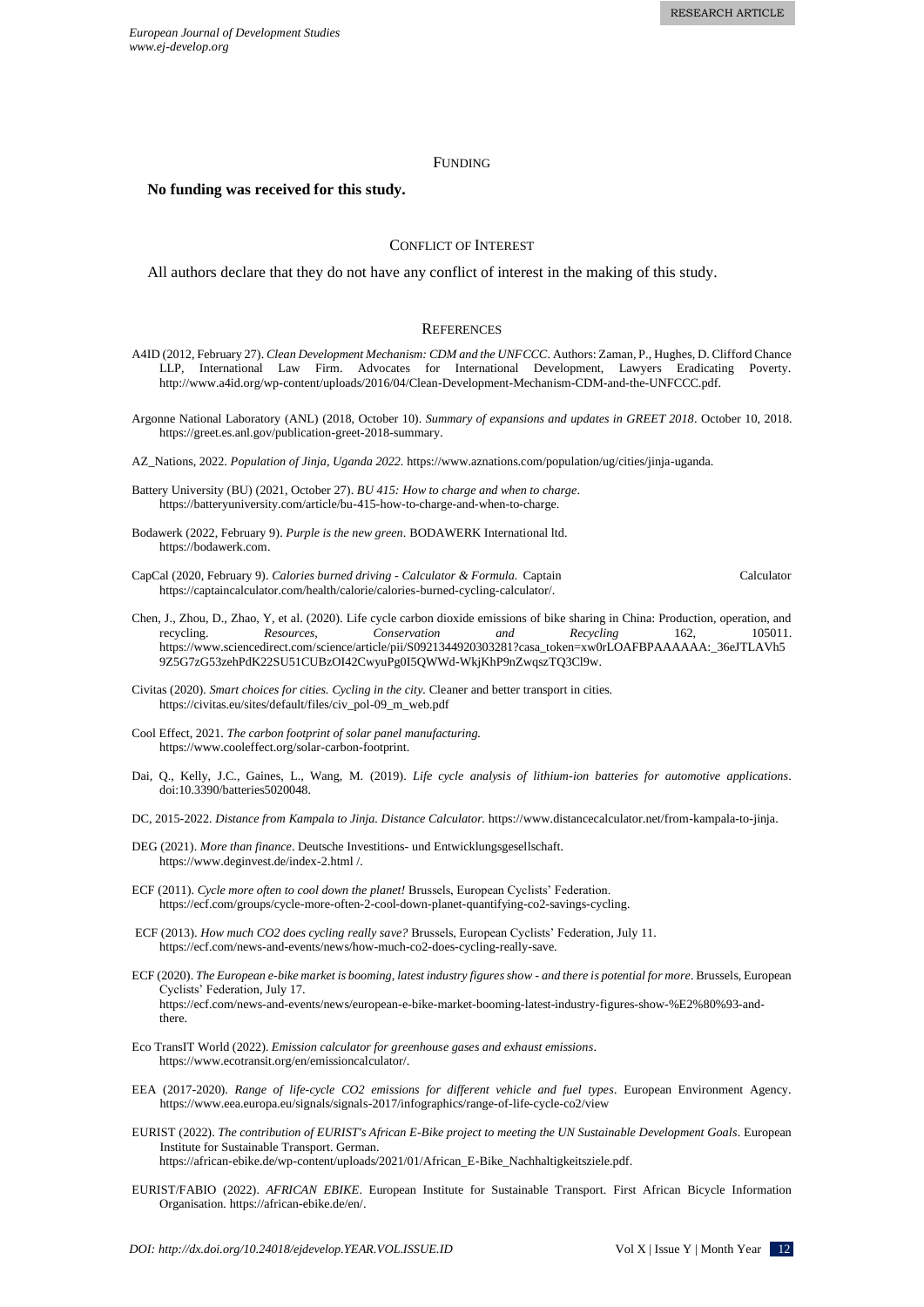EURIST Newsletter (2020/2021). Annual Report. KfW funded project on the development of an E-bike for Africa. European Institute for Sustainable Transport. German. https://www.eurist.info/wp-content/uploads/EURIST-Jahresbericht-2020\_2021\_EN.pdf.

FABIO (2021). *First African Bicycle Information Organisation.* Available at: https://fabio.or.ug/.

FF (2022). *40feet ISO container measurements, weight, volume, area & transport.* FreightFinders, Berlin.

- FM, 2020. *Elevation of Jinja, Uganda. Elevation map, Topo, Contour.* Flood Map. https://www.floodmap.net/Elevation/ElevationMap/?gi=233114.
- Fyhri, A., Sundfør, H.B., Weber, C. (2016, August). *Effect of subvention program for electric bicycle in Oslo on bicycle use, transport distribution and CO₂ emissions*. TØI Report 2016. https://trid.trb.org/view/1459014.
- Heinrich Böll Stiftung (HBS) (2021, February 3). *Bicycle industry: Growing speed.*  https://eu.boell.org/en/bicycle-industry-growing-at-speed.
- Hendriksen, I., van Gijlswijk, R. (2010, January). *Fietsen is groen, gezond en voordelig. Onderbouwing van 10 argumenten om te fietsen*. https://repository.tno.nl/islandora/object/uuid%3A85559746-1929-4bb9-8735-9989c3e074dc.
- HERO (2022). *Presenting a new electric revolution - HERO LECTRO E-cycles*.

https://www.herolectro.com.

- HNF (2021). *HNF-NICOLAI E-Bikes*. https://ebike-news.de/hnf-nicolai/.
- International Growth Centre (IGC) (2017, January 17). *From moving vehicles to moving people: Designing a mass public transportation system for Kampala*. https://www.theigc.org/blog/from-moving-vehicles-to-moving-people-designing-a-mass-public-transportation-system-forkampala/.
- IVL (2020, October 23). *IVL comments to reactions in media on battery study*. https://www.ivl.se/english/ivl/topmenu/press/news-and-press-releases/news/2017-07-03-ivl-comments-to-reactions-in-mediaon-battery-study.html.

JT, 2022. *Jinja economic activities. Jinja Town.* https://jinja-town.com/jinja-economic-activities/.

- Juiced Bikes (JB) (2020, May 18). *E-bike facts and statistics 2020*. https://www.juicedbikes.com/blogs/news/e-bike-facts-and-statistics.
- Johnson, R., Kodama, A., Willensky, R. (2014, April). *The complete impact of bicycle use. Analyzing the environmental impact and initiative of the bicycle industry*. Nicolas School of Environment, Duke University. dukespace.lib.duke.edu/dspace/bitstream/handle/10161/8483/Duke\_MP\_Published.pdf?sequence=1&isAllowed=y.
- Kamuhanda, R., Schmidt, O. (2008). Matatu: A Case Study of the Core Segment of the Public Transport Market of Kampala, Uganda. *Transport Reviews* 29(1), 129-142. https://doi.org/10.1080/01441640802207553.
- Lacap, J. & Barney, R. (2015). *Calculating changes in CO2e as a result of increased cycling.* University of California, Davis. https://www.semanticscholar.org/paper/Calculating-Changes-in-CO-2-e-Emissions-as-a-Result-Lacap-Barney/e73d230496841b64ca33d43005157b028ba46a27.
- LowCVP (2018, August 1). *Understanding the life cycle GHG emissions for different vehicle types and powertrain technologies*. Final Report for LowCVP. Low Carbon Vehicle Partnership. Ricardo L-category (motorcycles) example results (2/2). https://www.zemo.org.uk/assets/reports/LowCVP-LCA\_Study-Final\_Report.pdf.
- Kelly, J.C., Dai, Q., Wang, M. (2019). Globally regional life cycle analysis of automotive lithium-ion nickel manganese cobalt batteries. *Mitigation and Adaptation Strategies for Global Change* 25: 371-396. https://link.springer.com/article/10.1007/s11027-019-09869-2.
- Kleih, U., Kaira, C., Iga, H., Kwamusi, P. (2004). Rural transport and livelihoods in Uganda. *Uganda Journal of Agricultural Sciences* 9, 56-63. https://assets.publishing.service.gov.uk/media/57a08cb4e5274a31e00013a2/R8114040501.pdf.
- Mbabazi, E. (2019). Impact of unpaved road condition on rural transport services. *Proceedings of the Institution of Civil Engineers - Municipal Engineer* 172(4), 239–245[. https://doi.org/10.1680/jmuen.18.00048.](https://doi.org/10.1680/jmuen.18.00048)
- Mbandi, A.M., Böhnke, J.R., Schwela, D., et al. (2019). Estimating on-road vehicle fuel economy in Africa: a case study based on an urban transport survey in Nairobi, Kenya. *Energies* 12, 1177.
- McQueen, M., MacArthur,J., Cherry, C. (2020). The E-bike potential: Estimating regional e-bike impacts on greenhouse gas emissions. *Transport Research Part D: Transport and Environment* 87:102482. https://www.sciencedirect.com/science/article/abs/pii/S1361920920306696#!
- Melin, H.E. (2019 July). *Analysis of climate impact of lithium-ion batteries and how to measure it.* Circular Energy Storage Research and Consulting.

https://www.transportenvironment.org/sites/te/files/publications/2019\_11\_Analysis\_CO2\_footprint\_lithium-ion\_batteries.pdf.

MWT (2012). *Draft non-motorised transport policy.* Ministry of Works& Transport Kampala, Republic of Uganda. https://www.unep.org/explore-topics/transport/what-we-do/share-road/uganda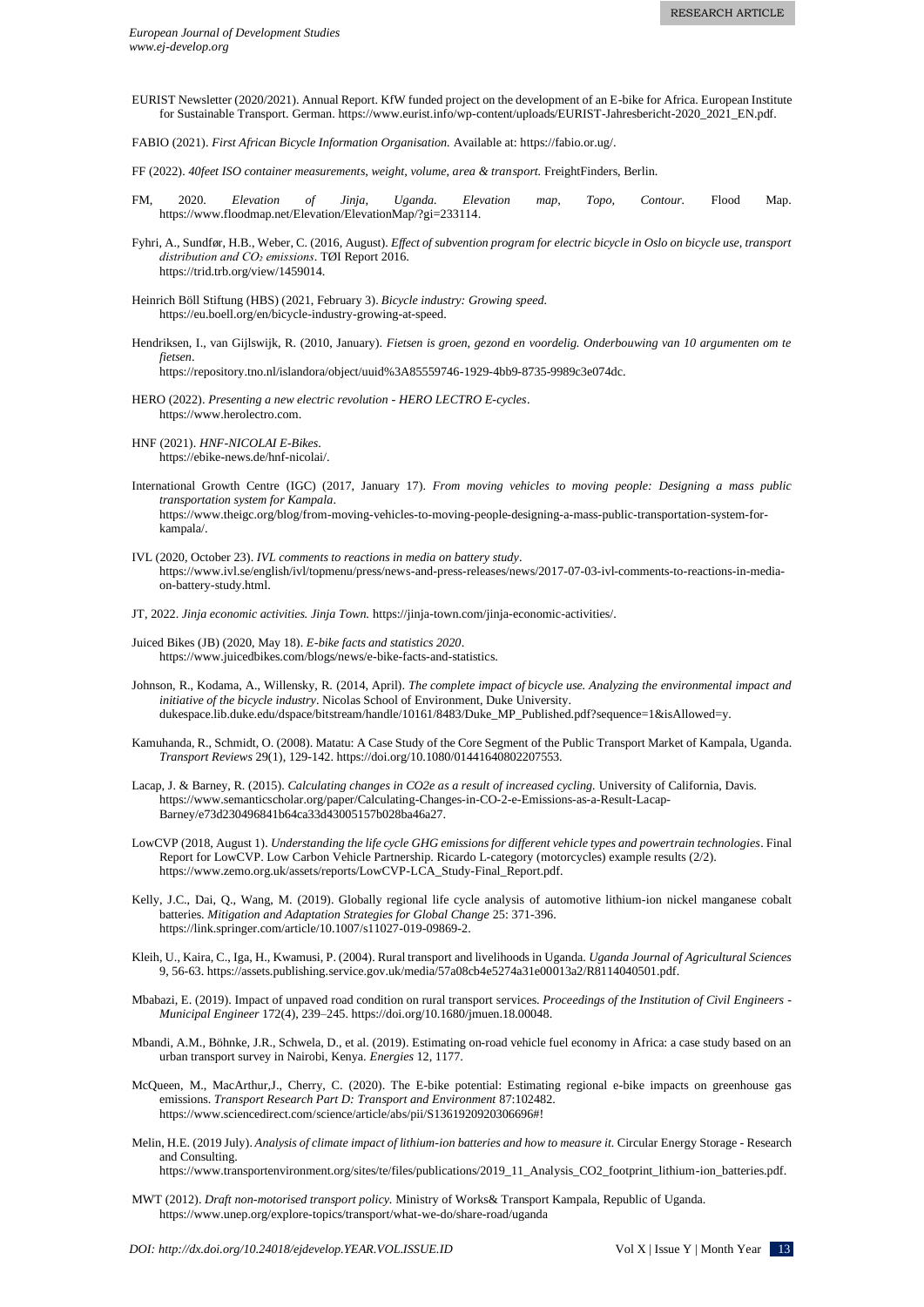- MWT (2021). *Key summary statistics*. Ministry of Works & Transport, Kampala, Republic of Uganda. https://www.works.go.ug/key-summary-statistics/
- Najjiba, K. (2021). KfW funded project to develop an e-bike for Africa. EURIST annual report. Newsletter 2020/2021: 5-7. German. https://african-ebike.de/#Newsletter.
- Naybor, D., Poon, J. P. H., Casas, I. (2016). Mobility disadvantage and livelihood opportunities of marginalized widowed women in rural Uganda. *Annals of the American Association of Geographers* 106, 404-412. https://doi.org/10.1080/00045608.2015.1113110.
- NREL, 2021. *Life cycle greenhouse gas emissions from electricity generation: Update.* National Renewable Energy Laboratory, U.S. Department of Energy, Office of Energy Efficiency and Renewable Energy, operated by the Alliance for Sustainable Energy, LLC. September 2021. https://www.nrel.gov/docs/fy21osti/80580.pdf.
- Philips, I., Anable, J., Chatterton, T. (2020, May). *e-bike carbon savings – how much and where?* CREDS Policy brief 011. Centre for Research into Energy Demand Solutions: Oxford. https://www.creds.ac.uk/wp-content/uploads/CREDS-e-bikes-briefing-May2020.pdf.
- Regett, A., Mauch, W., Wagner, U. (2017). *Carbon footprint of electric vehicles - a plea for more objectivity.* Forschungsstelle für Energiewirtschaft e.V. German.

https://www.ffe.de/attachments/article/856/Klimabilanz\_Elektrofahrzeugbatterien\_FfE.pdf.

- Rérat, P. (2021). The rise of the e-bike: Towards an extension of the practice of cycling? *Mobilities*, 16:3, 423-439. DOI: [10.1080/17450101.2021.1897236](https://doi.org/10.1080/17450101.2021.1897236)
- Romare, M., Dahllöf, L., (2017, May). *The Life Cycle Energy Consumption and Greenhouse Gas Emissions from Lithium-Ion Batteries - A Study with Focus on Current Technology and Batteries for light-duty vehicles*. Stockholm: IVL Swedish Environmental Research Institute. http://www.energimyndigheten.se/globalassets/forskning--innovation/transporter/c243-the-life-cycle-energy-consumptionand-co2-emissions-from-lithium-ion-batteries-.pdf.
- Roy, P., Miah, D., Zafar, T. (2019). Environmental impacts of bicycle production in Bangladesh: a cradle-to-grave life cycle assessment approach. *SN Applied Sciences 1, Article number: 700.* https://link.springer.com/article/10.1007/s42452-019-0721 z.

Searates (2021). *Delivery of cars in containers*. https://www.searates.com/blog/post/how-many-cars-fit-in-a-container.

- Sopha, B.M., Setiowati, Ma'mun, S. (2017). Environmental Assessment of Motorcycle using a Life-Cycle *Perspective. Indonesian Journal of Life Cycle Assessment and Sustainability* 1: 22-28. https://www.semanticscholar.org/paper/Environmental-Assessment-of-Motorcycle-using-a-Sopha-Setiowati/53d30e4dd49587c83634330a6053e199105fe239
- Stromer (2019, November 29). *When people say e-bike, they usually mean a Pedelec – or an S-Pedelec*. https://www.stromerbike.com/en/moments-did-you-already-know.
- Stucki, M. (2015, January). *Policies for Sustainable Accessibility and Mobility in Urban Areas of Africa*. Sub-Saharan Africa Transport Policy Program (SSATP), No. 106. World Bank, Washington, DC. https://openknowledge.worldbank.org/handle/10986/24089.
- TNO (2015). Energy and environmental aspects of electrical passenger vehicles. TNO 2015 R10386. Dutch. https://www.tno.nl/en/focus-areas/traffic-transport/roadmaps/sustainable-traffic-and-transport/sustainable-vehicles/makingtransport-more-sustainable-by-means-of-electric-vehicles/

TS Export (2021). *How many motorbikes will fit in one shipping container?* https://www.ts-export.com/faq.php?category=shipping.

UBA (2014). *Electric bikes get things rolling. The environmental impact of pedelecs and their potential.* Federal Environment Agency, August 2014.

https://www.umweltbundesamt.de/sites/default/files/medien/378/publikationen/hgp\_electric\_bikes\_get\_things\_rolling.pdf.

- UBOS, 2020. *Jinja District in Eastern Region. Subdivision.* Uganda Bureau of Statistics. https://www.ubos.org/explore-statistics/20/. https://www.citypopulation.de/en/uganda/eastern/admin/008\_\_jinja/.
- UN (2018, February). Road safety performance review New York and Geneva. Uganda. *United Nations Economic Commission for Africa. United Nations Economic Commission for Europe.* https://unece.org/fileadmin/DAM/road\_Safety/Documents/RSPR\_Uganda\_February\_2018/Uganda\_Road\_Safety\_Performanc e\_Review\_Report\_web\_version.pdf.
- U.S. EPA, 2014. *Emission factors for greenhouse gas inventories.* United States Environmental Protection Agency. https://www.epa.gov/sites/default/files/2015-07/documents/emission-factors\_2014.pdf.
- U.S. EPA, 2019. *Overview of greenhouse gases.* United States Environmental Protection Agency. https://www.epa.gov/ghgemissions/overview-greenhouse-gases#carbon-dioxide.
- U.S. HHS (1999). *General Physical Activities Defined by Level of Intensity.* Department of Health and Human Services (HHS) (1999). Centers for Disease Control and Prevention, National Center for Chronic Disease Prevention and Health Promotion, Division of Nutrition and Physical Activity. Promoting physical activity: a guide for community action. Champaign, IL: Human Kinetics. (Table adapted from Ainsworth BE, Haskell WL, Leon AS, et al. Compendium of physical activities: classification of energy costs of human physical activities. Medicine and Science in Sports and Exercise 1993;25(1):71-80. Adapted with technical assistance from Dr. Barbara Ainsworth.[\) https://www.cdc.gov/nccdphp/dnpa/physical/pdf/pa\\_intensity\\_table\\_2\\_1.pdf.](https://www.cdc.gov/nccdphp/dnpa/physical/pdf/pa_intensity_table_2_1.pdf)